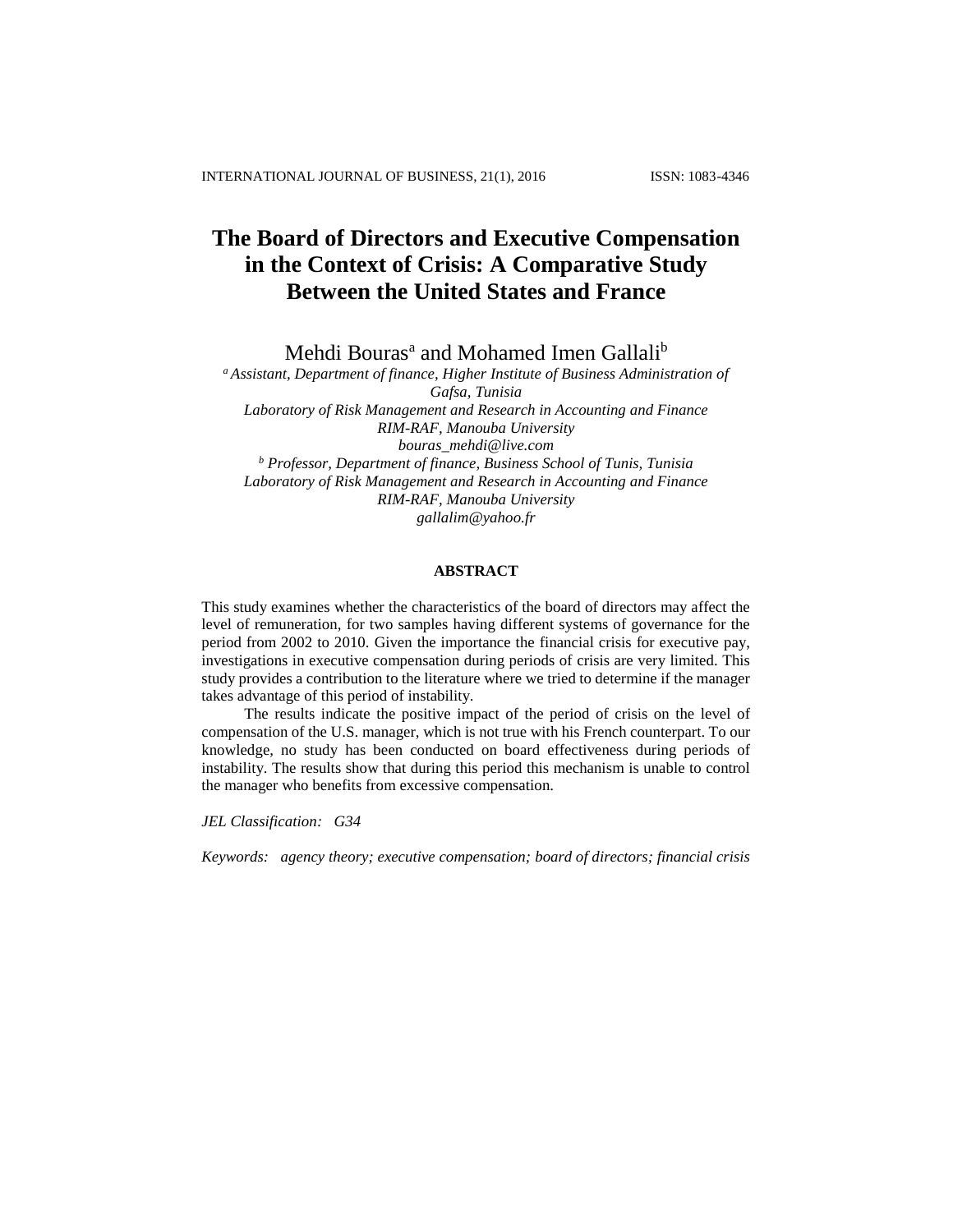## **I. INTRODUCTION**

Research on the role of the board as a governance mechanism has attracted the attention of researchers and professionals. The latest crisis has reactivated the debate on the effectiveness of this mechanism as a guarantee to protect the interests of shareholders (Ferrero-Ferrero et al. 2011). Given the importance of the remuneration of managers in the company, the main question is whether the board may have an important role in determining the level of compensation. Several empirical studies have examined the impact of board characteristics on the level of executive compensation such as Ramaswamy et al. (2000), Godard and Schatt (2004), Brick et al. (2006), Chhaochharia and Grinstein (2009), and Ozdemir and Upneja (2012). However, the results remain inconclusive due to the selected sample and the specificity that represents the board of directors in each country.

In this analysis, we attempted to determine, the characteristics of the board that can affect the level of remuneration for two samples characterized by different governance systems (market-oriented system vs. mixed governance system). In addition, given the importance of the factor "financial crisis" on executive compensation (Ferrero-Ferrero et al., 2011), we try to see if the manager takes advantage of this instability by excessive compensation.

This study attempts to make a significant contribution to the existing literature: First, it shows a comparison between two samples belonging to two different systems of governance. Then, referring to the work of Gupta et al. (2009) and Ferrero-Ferrero et al. (2011) we integrate in our model a variable indicating the presence of the financial crisis to determine if the executive takes advantage of this period of instability. The investigations in terms of executive compensation during the periods of crisis are very limited. This study provides a contribution to the literature where we try to determine if the manager takes advantage of this period of instability. Finally, we determine whether the board of directors is effective during the period of financial crisis. According to Broye and Moulin (2012), board effectiveness is explained by the possibility of controlling the executive to receive compensation in excess of what would be justified.

The rest of this paper is structured as follows. In Section II, we will present the research hypotheses about the relationship between board characteristics and the level of executive compensation. In Section III, we will determine the sample and the data sources. In Section IV, we will discuss the model and the variables selected. In Section V, we will interpret the results on the impact of the composition of the board on the remuneration received by the director. In Section VI, we will study the effectiveness of the board in determining the amount of managerial remuneration during the financial crisis. In Section VII, we will conclude the paper.

#### **II. THE RESEARCH HYPOTHESIS**

## **A. Board Size**

According to Bebchuk and Fried (2004), a large board size is characterized by a problem of internal coordination and communication problems between its members, which makes it inefficient. Therefore, the leader will have an important part in the determination of his compensation (Eisenberg et al., 1998). Core et al. (1999) find that executive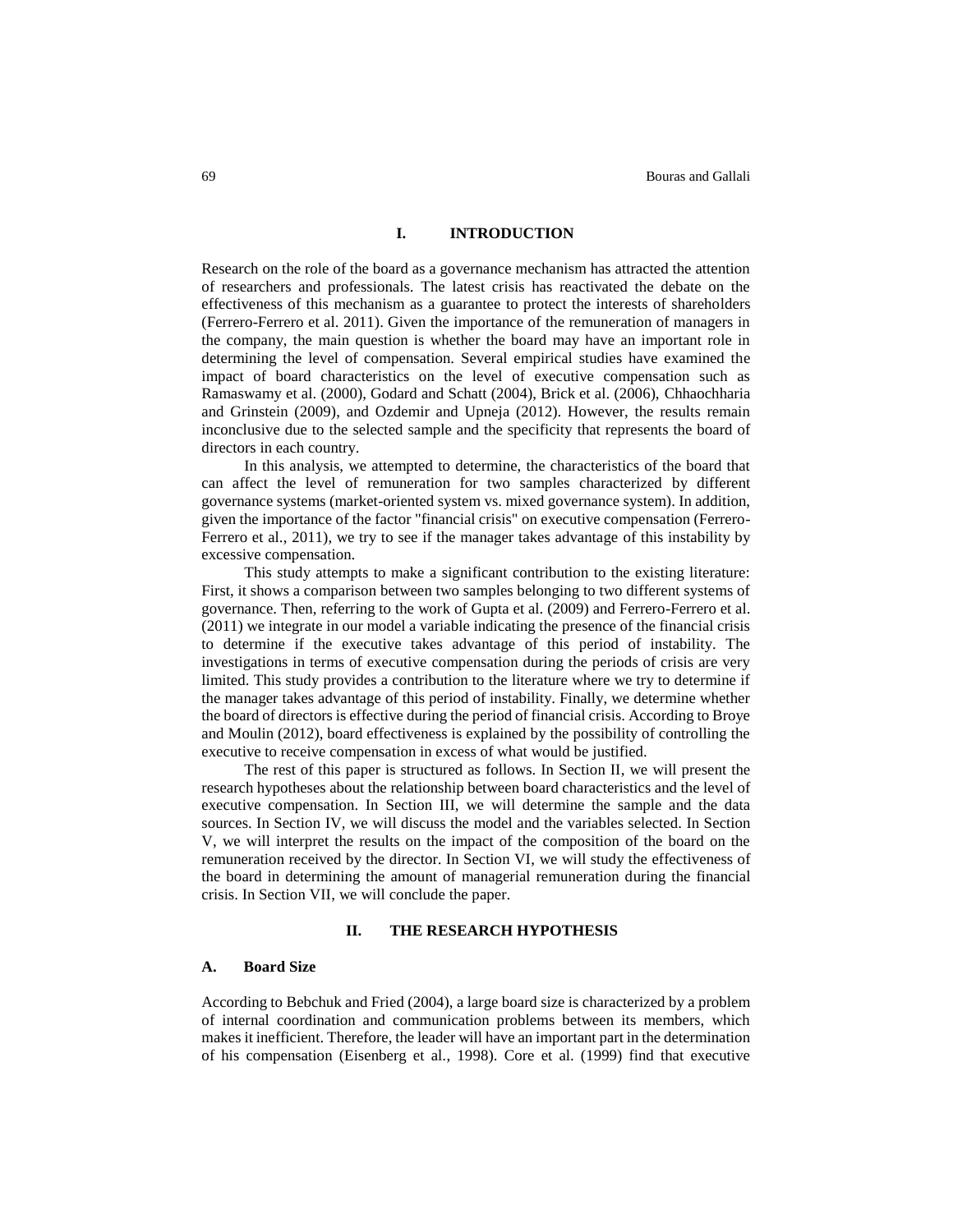compensation is higher when the board size is large. We will test the following hypothesis:

H1: There is a positive relationship between the board size and the remuneration received by the manager.

## **B. Duality**

According to Firth et al. (2007) when the chairman of the board of directors acts also as the company manager, the board's effectiveness in the supervision of the executive is weak. The duality can give to the manager excessive influence on the board and therefore compromises the ability of the latter to exercise adequate control over the executive compensation policy (Ryan and Wiggins, 2004). From these findings, the hypothesis to be verified is the following:

H2: A duality of managerial functions (manager and chairman of the board) is positively related to executive compensation.

## **C. Independent Directors**

According to Van Essen et al. (2015), the presence of independent directors has an impact on managerial power. Indeed, Kesner et al. (1986) and Malette et al. (1995) argue that a board having a high proportion of outside directors could compensate the manager in a reasonable manner, contrary to a board characterized by a high proportion of inside directors. Based on the foregoing, we can formulate the following hypothesis:

H3: A strong presence of independent directors has a negative effect on executive compensation.

### **D. Directors Shareholding**

According to Vigliano (2007), on the basis of the postulates of the agency theory about the importance of ownership in resolving conflicts of interest between the agent and the principal, a director holding shares will act in favor of shareholders by exercising a degree of control more important on the elements of management, including executive compensation. So the hypothesis to be verified is as follows:

H4: Directors shareholding has a negative influence on executive compensation.

#### **E. Women Directors**

According to Adams and Ferreira (2009), women seem to behave differently from men in attendance. More specifically, women are least likely to have attendance problems than men. Bugeja et al. (2012) assume that the women directors exert a stricter control on the manager, and the latter's ability to extract rents through their compensation contracts will be reduced. Therefore, our hypothesis is as follows:

H5: The presence of women in the board of directors has a negative effect on executive pay.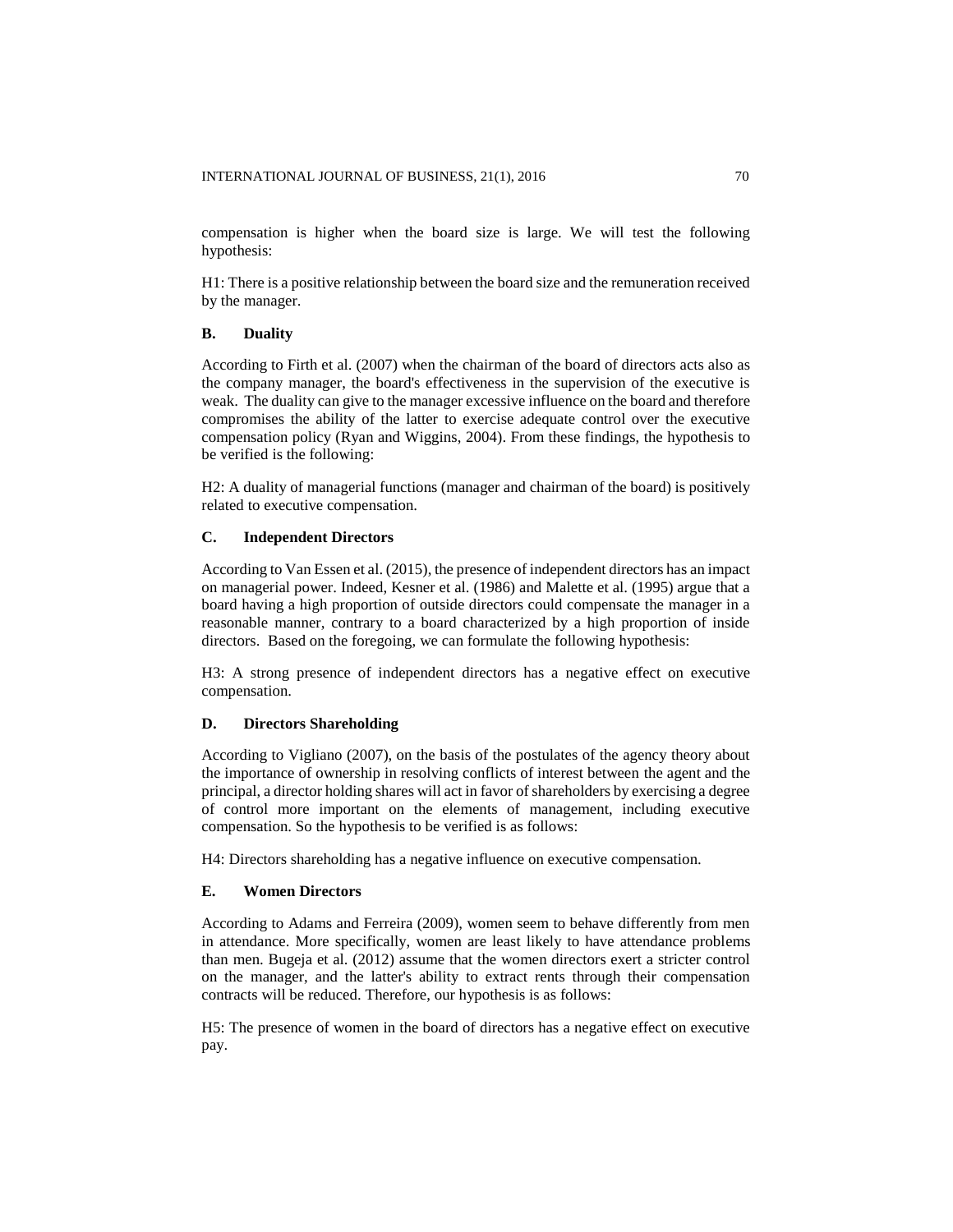## **F. Compensation Committee**

Petra and Dorata (2008) suggest that the compensation committee is a group composed of members of the board who are trying to create a more attractive pay system for executive by avoiding his opportunistic behavior. Companies without a remuneration committee can be less effective in the determination of the remuneration policy for executives (Newman and Mozes, 1999; Conyon and He, 2004). Conyon and Peck (1998) indicate that the presence of the committee is not a guarantee for its effectiveness, but the independence of its members improves the control over the level of remuneration. From these observations, we can formulate the following hypotheses:

H6.A: The presence of the remuneration committee has a negative effect on executive compensation.

H6.B: The presence of independent directors in the remuneration committee has a negative effect on executive compensation.

## **III. SAMPLE DATA SOURCES**

In this study, we focus on the impact of board characteristics on the determination of executive compensation levels for two markets with different governance systems, namely the French market (mixed system of governance) and the U.S. market (marketoriented system) for a study period of 9 years, from 2002 to 2010.

In case of the French market our initial sample consists of all companies belonging to the stock index CAC All-Tradable (ex SBF 250). In the case of the U.S. market, our initial sample covers the 300 largest U.S. companies by market capitalization and belonging to the S&P500 stock index. In both cases, we have eliminated financial firms because of their specificities, in order to keep a more homogeneous panel and we have excluded firms for which financial data or governance are lacking. The final sample to examine is composed of 159 French companies or 1,431 observations, and 203 U.S. companies or 1,827 observations.

Table 1 shows the sectoral breakdown for the two samples. It appears from this table that 30% of the sample belongs to the service sector, followed by industry at 26% and consumer sectors and information technology and communication with 18% for each of them and finally, the health sector represents only 8% of the total companies selected.

In order to build our database, we used several sources of information such as Compustat and annual reports (Table 2). Also, according to Ferrero-Ferrero et al. (2011), the recent financial crisis has revived the debate about the effectiveness of the board as a mechanism to protect shareholders against the opportunistic behavior of the manager as manifested by excessive remuneration. Bonazza (2008) and Broye and Moulin (2012) stipulate that during a period of financial crisis the managers continue to benefit from significant compensation even if the business performance is low. Thus, in this investigation we will incorporate a dummy variable indicating the period of instability (crisis) inspired by the work Gupta et al. (2009) and Ferrero-Ferrero et al. (2011) to determine whether the manager may take advantage of this crisis to increasing its compensation.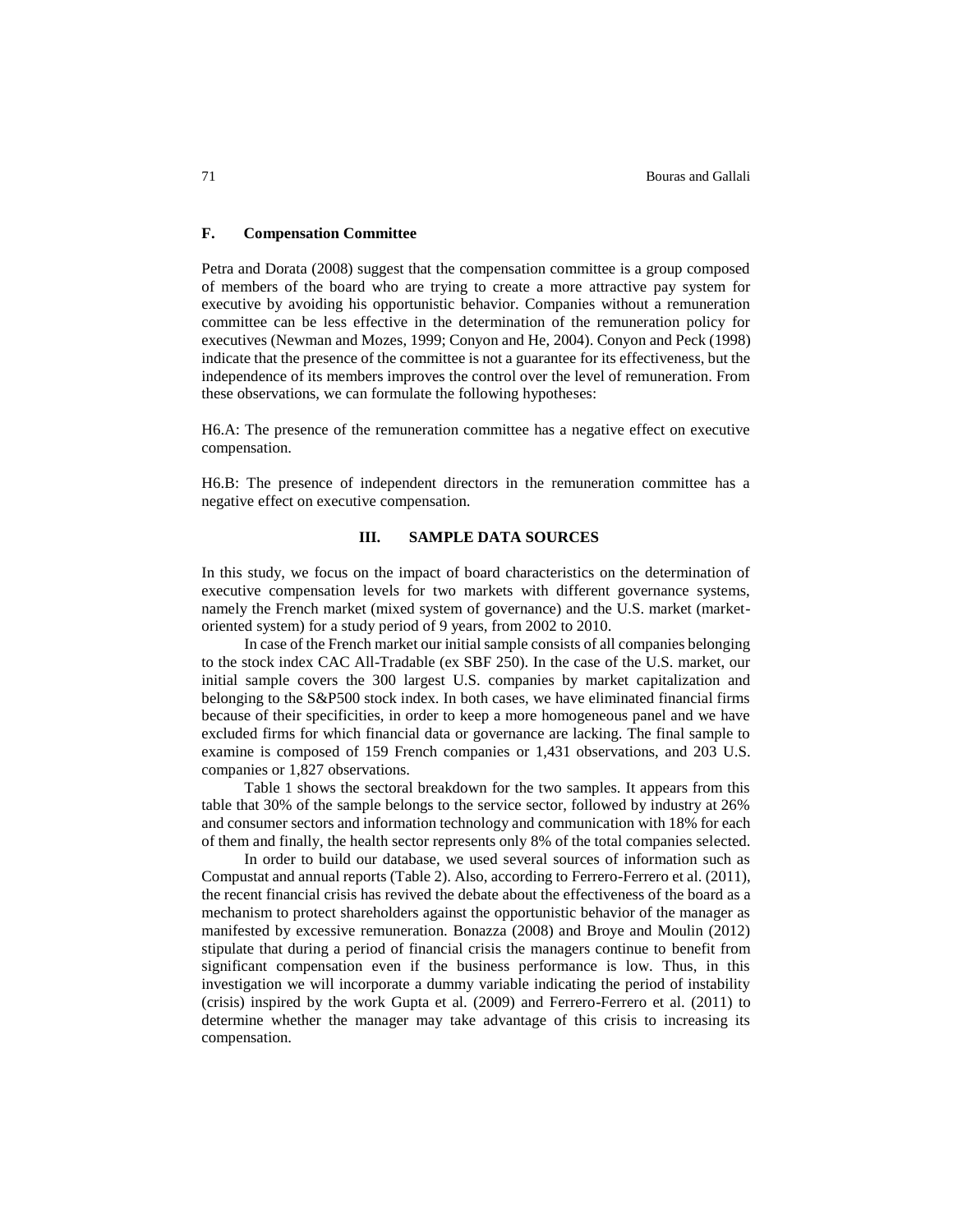| таріе т                             |        |               |        |       |  |  |  |
|-------------------------------------|--------|---------------|--------|-------|--|--|--|
| Sample selection and distribution   |        |               |        |       |  |  |  |
| U.S.<br>French                      |        |               |        |       |  |  |  |
|                                     | Firms  |               | Firms  |       |  |  |  |
| Initial sample                      | 250    |               | 300    |       |  |  |  |
| Financial firms                     | 36     |               | 48     |       |  |  |  |
| Number of companies whose data are. | 55     |               | 49     |       |  |  |  |
| unavailable                         |        |               |        |       |  |  |  |
| Final sample                        | 159    |               | 203    |       |  |  |  |
|                                     | Number | $\frac{0}{0}$ | Number | $\%$  |  |  |  |
| Industry (sec1)                     | 42     | 26.41         | 53     | 26.10 |  |  |  |
| Consumer goods (sec2)               | 28     | 17.61         | 37     | 18.22 |  |  |  |
|                                     |        |               |        |       |  |  |  |
| Health (sec3)                       | 12     | 7.55          | 16     | 7.88  |  |  |  |
| Services (sec4)                     | 48     | 30.18         | 61     | 30.04 |  |  |  |
| Communications technology (sec5)    | 29     | 18.23         | 36     | 17.73 |  |  |  |

**Table 1** 

The statistics represented above are for the sample of 159 French Firms and 203 U.S firms for a period of nine years (2002-2010). The sample for two countries is distributed by sectors (Industry (Sec1), Consumer goods (Sec2), Health (Sec3), Services (Sec4), Information and Communications Technology (Sec5).

**Table 2**

|                                                                 | Tame 2              |                                                                        |  |  |  |
|-----------------------------------------------------------------|---------------------|------------------------------------------------------------------------|--|--|--|
| Data sources (accounting and governance) of the sample selected |                     |                                                                        |  |  |  |
|                                                                 | Data Sources        |                                                                        |  |  |  |
|                                                                 | French Firms        | U.S. Firms                                                             |  |  |  |
| <b>Accounting Data</b>                                          | Compustat Global    | Compustat North America                                                |  |  |  |
| Governance Data                                                 |                     |                                                                        |  |  |  |
| CEO compensation                                                | Reference Documents | <b>Executive Compensation</b>                                          |  |  |  |
|                                                                 | (Annual Reports)    | Database                                                               |  |  |  |
|                                                                 |                     | (Compustat ExecuComp)                                                  |  |  |  |
| Characteristics of the                                          | Reference Documents | <b>Proxy Statement</b>                                                 |  |  |  |
| board of directors                                              | (Annual Reports)    | (DEF14a)                                                               |  |  |  |
|                                                                 |                     | $\mathbf{m}$ is the form of south to satisfy the state of $\mathbf{r}$ |  |  |  |

The data are collected from different sources: - Compustat Global and Compustat North America for accounting data. - Annual reports, Compustat ExcuComp and proxy statement (DEF14a) for governance data.

## **IV. PRESENTATION OF THE MODEL USED**

The model can be written in this manner:

Ln (1+Pay)<sub>it</sub> = 
$$
\alpha + \Sigma \beta_i
$$
Charact.BD +  $\Sigma \gamma_i$ Cont.Var  
+  $\delta_i$ Crisis +  $\Sigma \theta_i$  sec<sub>i</sub> +  $\Sigma \lambda_i$  Y<sub>i</sub> +  $\xi_{it}$  (1)

where the dependent variable representing the level of annual compensation received by the CEO is measured by the natural logarithm of executive pay  $(Ln (1+Pay))$ , which includes the sum of salary, bonus, other annual remuneration and the total value of shares and share options measured by the Black-Scholes model. This proxy is used by several authors such as Malette et al. (1995), Conyon and Peck (1998), and Conyon and He (2011).

The variable (Charact.BD) corresponds to the characteristics of the board, inspired by the financial literature and previous empirical studies (Ramaswamy et al., 2000;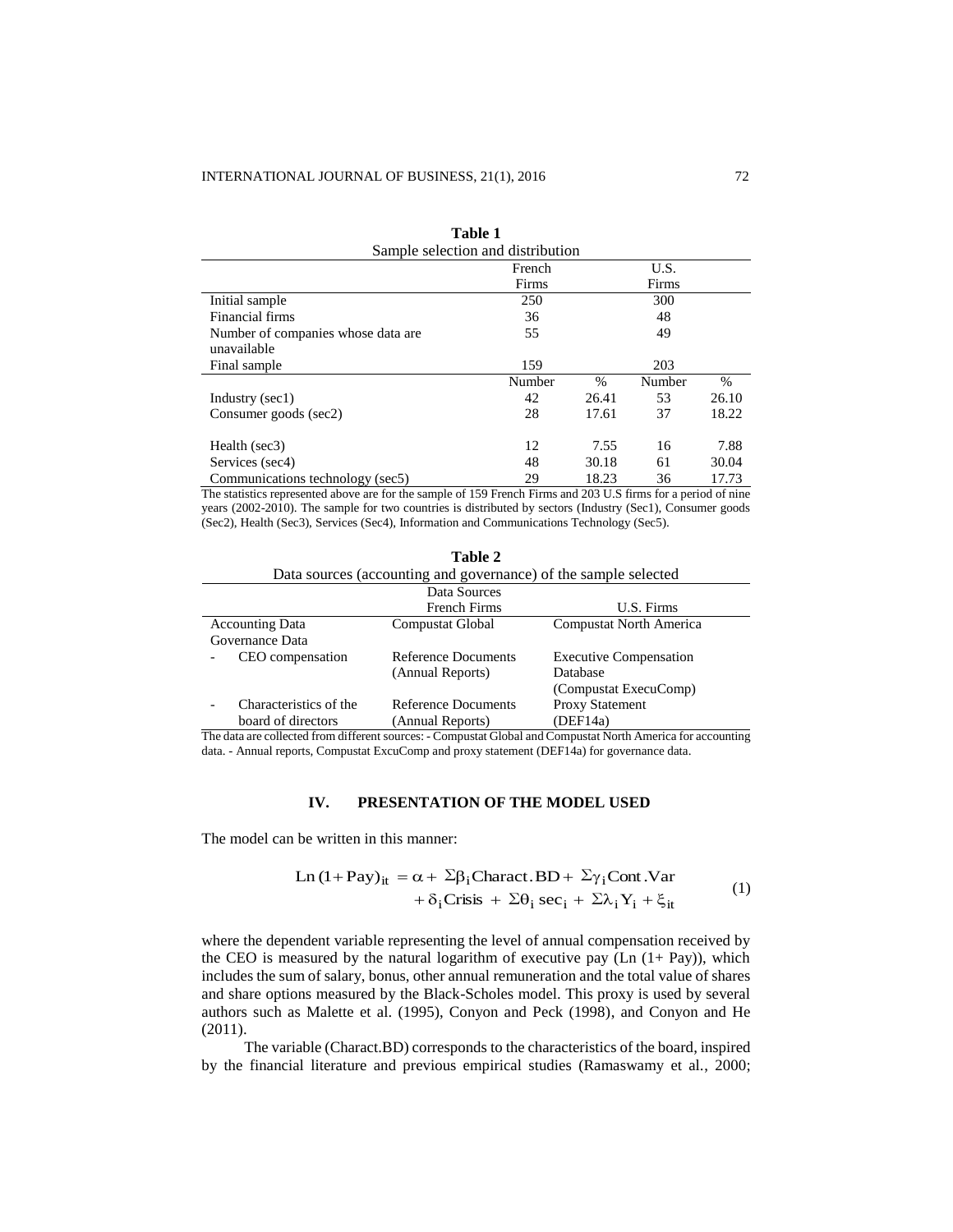Ozdemir and Upneja, 2012). Therefore, they include the board size, the presence of independent directors and women in the board of directors and the existence and the independence of the compensation committee.

In terms of control variables (Cont.Var), they are deduced from previous works, such as Li et al. (2007), Conyon and He (2011) and Bugeja et al. (2012). They mainly represent the characteristics of firms such as market-to-book, stock return volatility and the return on assets (ROA).

In referring to the work of Escaffre and Sefsaf (2010), the crisis variable is a dummy variable that takes the value 1 if year t is characterized by high instability and 0 otherwise.

As for the variables (Sec) and (Y), they help to detect respectively the effect of sector and year on the level of compensation paid to the officer.

The model can then be written in this way:

Ln (1 + Pay)<sub>it</sub> = 
$$
\alpha + \beta_1 Bd.Size_{it} + \beta_2 Dual_{it} + \beta_3 Ind.Dir_{it} + \beta_4 Dir. Own_{it}
$$
  
+  $\beta_5 Wom.Dir_{it} + \beta_6 Comp. Comm + \beta_7 Comp. Comm. Ind_{it}$   
+  $\gamma_1 MTB_{it} + \gamma_2 ROA_{it} + \gamma_3 Volat_{it} + \delta_1 Crisis_{it} + \Sigma \theta_i Sec_i$  (2)  
+  $\Sigma \lambda_i Y_i + \xi_{it}$ 

where Ln  $(1 + Pay)$ =The natural logarithm of total executive pay, with Pay the sum of salary, bonus, other annual compensation and the value of free shares and stock options; Bd.Size=The size of the board measured by the number of directors; Dual=Binary variable which equals 1 if the manager is also chairman, 0 otherwise; Ind.Dir=Percentage of independent directors on the board, measured by the ratio between the number of independent directors and the total number of members of the Board; Dir.Own=Percentage of stock owned by the directors; Wom.Dir=Percentage of women on the board of directors, measured by the ratio between the number of female directors and the total number of members of the board; Comp.Comm=A dummy variable equal to one if the firm has a compensation committee and zero otherwise; Comp.Comm.Ind=Percentage of independent directors within the compensation committee measured by the ratio between the number of independent members of the compensation committee and the total membership of the remuneration committee; MTB=The market to book measured by the ratio between the market capitalization in the last period (price of the share\*number of outstanding shares) and the book value of common stock; ROA=Return on assets, calculated as the ratio of net income and book value of total assets; Volat=The stock volatility, measured by the standard deviation of the firm's stock returns; and Crisis=A dummy variable equals to 1 if year t corresponds to a period of instability and 0 otherwise.

The financial crises includes foreign exchange crises, banking crises and stock market crashes. However, our study focuses only on crises causing high volatility in the stock market (Escaffre and Sefsaf, 2010). In order to identify periods of instability for both American and French markets, we will use the stock index returns (CAC All-Tradable and S&P500) to determine the intervals that correspond to a high volatility of these indexes. The figures (1 and 2) illustrate the daily returns of stock index CAC All-Tradable and S&P500 for the period from  $01/01/2002$  to  $31/12/2011$ , we note that the years 2002, 2008 and 2009 are characterized by high return daily.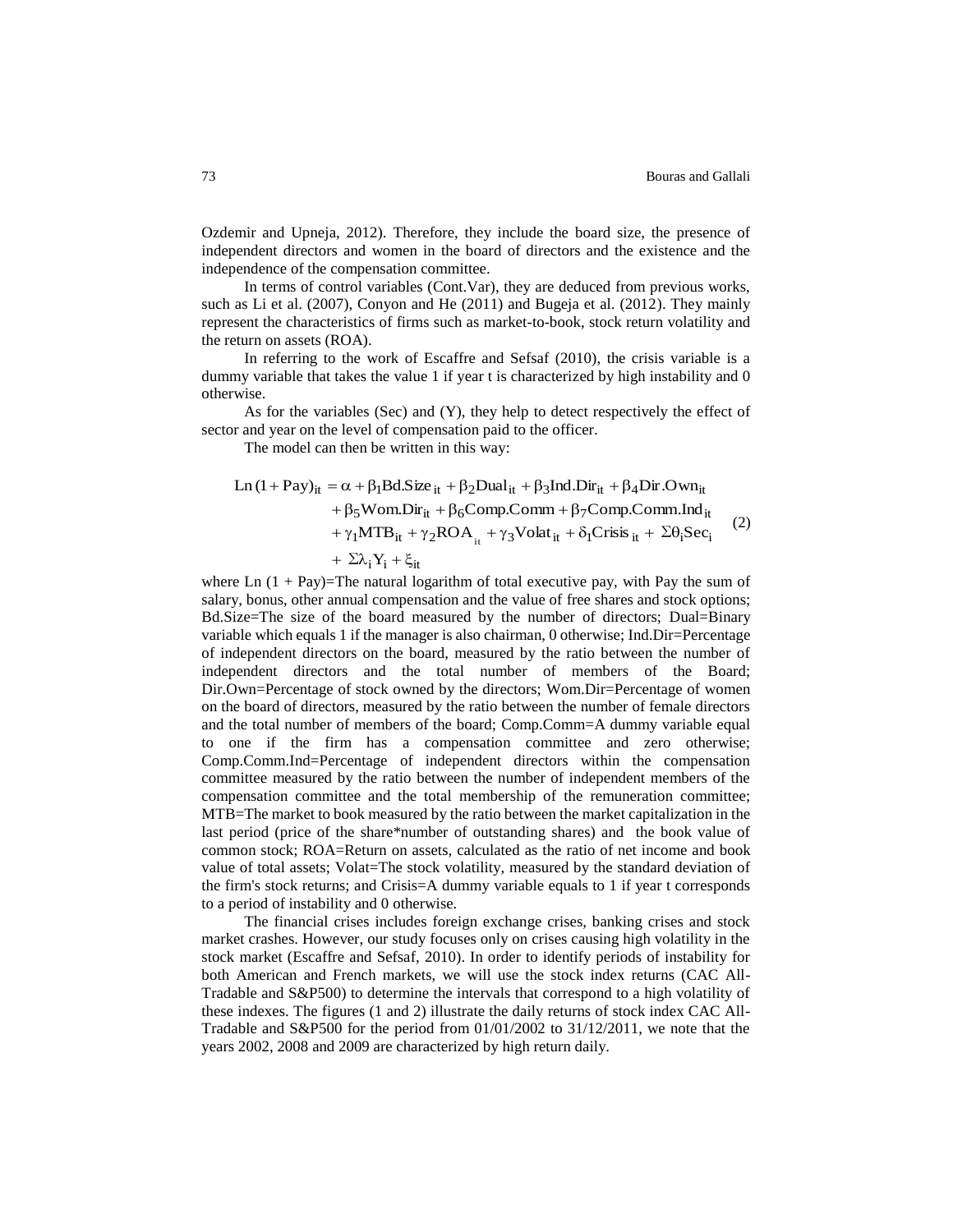

The daily return of the market index CAC All-Tradable is calculated from the price daily index CAC All-Tradable for the period 01/01/2002 to 31/12/2010. The daily return is determined by the natural logarithm of the daily price of the CAC All-Tradable at time t and at time (t-1).



The daily return of the market index S&P500 is calculated from the price daily index S&P500 for the period 01/01/2002 to 31/12/2010. The daily return is determined by the natural logarithm of the daily price of the S&P500 at time t and at time (t-1).

Also in Table 3, we present the return volatility index CAC All-Tradable and S&P500. The three years 2002, 2008 and 2009 recorded a high volatility of returns of the two indexes compared to other years. This is explained by the burst of the dot-com bubble in the year 2002 and the subprime crisis that occurred during the summer of 2007 and became more important in 2008 and 2009 for both markets. In conclusion, the variable "Crisis" is a dummy variable that takes 1 for years 2002, 2008 and 2009 and 0 otherwise.

| Volatility index returns CAC all-tradable and S&P500 |                  |                   |  |  |
|------------------------------------------------------|------------------|-------------------|--|--|
| Year                                                 | CAC All-Tradable | <b>S&amp;P500</b> |  |  |
| 2002                                                 | 0.0200           | 0.0164            |  |  |
| 2003                                                 | 0.0114           | 0.0107            |  |  |
| 2004                                                 | 0.0077           | 0.0069            |  |  |
| 2005                                                 | 0.0065           | 0.0064            |  |  |
| 2006                                                 | 0.0090           | 0.0063            |  |  |
| 2007                                                 | 0.0103           | 0.0100            |  |  |
| 2008                                                 | 0.0245           | 0.0258            |  |  |
| 2009                                                 | 0.0228           | 0.0172            |  |  |
| 2010                                                 | 0.0106           | 0.0086            |  |  |

| Table 3                                              |  |
|------------------------------------------------------|--|
| Volatility index returns CAC all-tradable and S&P500 |  |

The annual volatility indices (CAC All-Tradable and S&P500) for nine years (2002-2010) is determined from the standard deviation from daily return indices.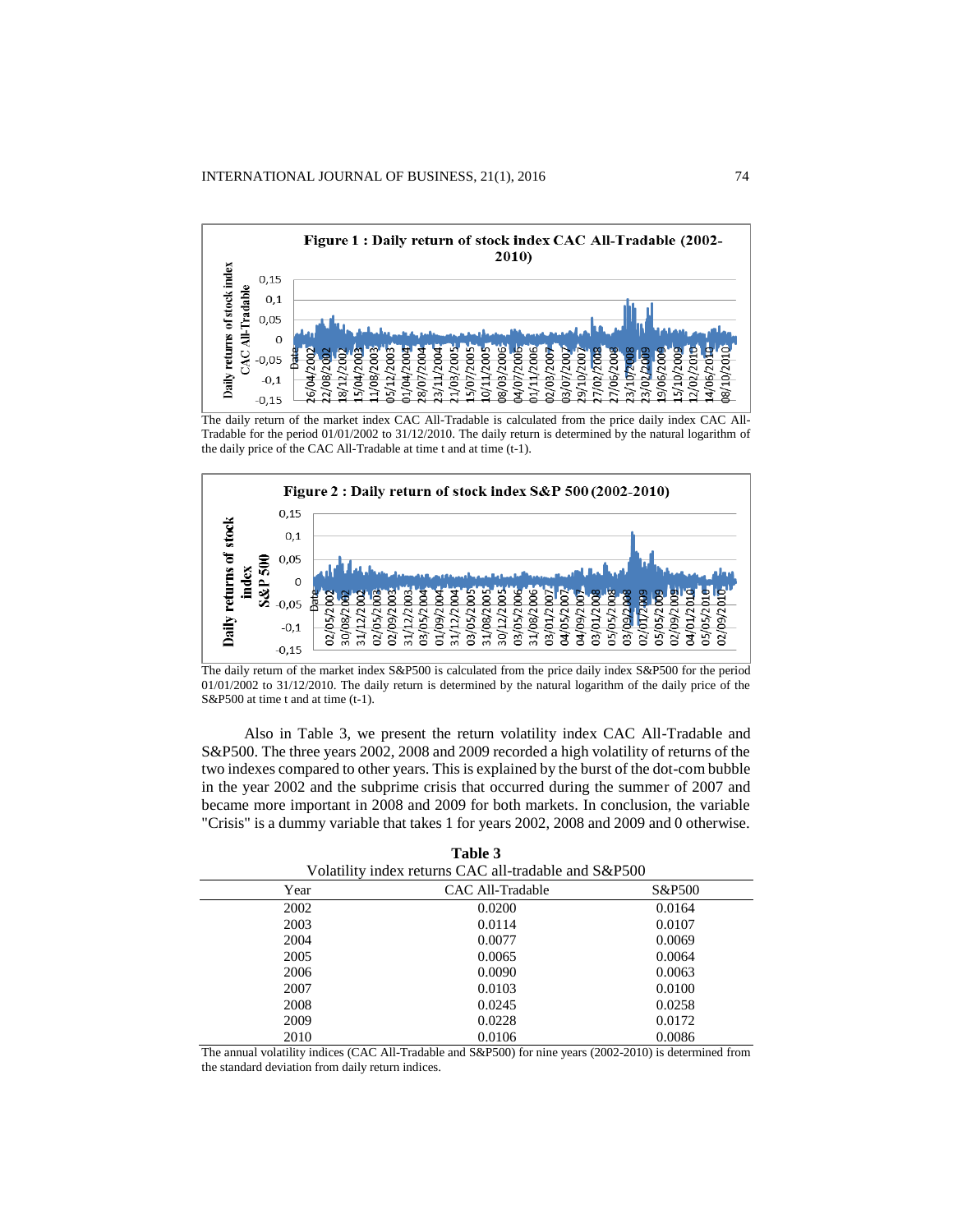# **V. INTERPRETATION OF THE RESULTS OBTAINED**

Table 4 presents the descriptive statistics of dependent and independent variables for the period 2002 to 2010. It follows from this table that French companies have an average of 10 directors on the board of directors with a minimum of 3 and a maximum of 21 members. This result is very similar to the study of Godard and Schatt (2004) covering 97 French companies in which they have obtained an average of 11 members on the board of directors. U.S. companies have 11 members on average according to the work of Carter et al. (2003). According to agency theory, these average numbers are very high: Jensen (1993) suggests that the number of directors should be between 7 and 8 directors.

| Table 4                             |        |         |                  |              |         |            |
|-------------------------------------|--------|---------|------------------|--------------|---------|------------|
| Descriptive statistics of variables |        |         |                  |              |         |            |
|                                     | Number | Average | Min              | Max          | Std.dev | Difference |
| $Ln(1+Pay(M$))$                     |        |         |                  |              |         |            |
| <b>FR</b>                           | 1431   | 0.835   | 9.41e-07         | 3.527        | 0.617   | $-0.60*$   |
| <b>US</b>                           | 1827   | 1.435   | 0.007            | 4.825        | 0.589   |            |
| <b>Bd.Size</b>                      |        |         |                  |              |         |            |
| <b>FR</b>                           | 1431   | 9.532   | 3                | 21           | 3.937   | $-1.10*$   |
| <b>US</b>                           | 1827   | 10.630  | 5                | 23           | 2.204   |            |
| Dual                                |        |         |                  |              |         |            |
| <b>FR</b>                           | 1431   | 0.704   | $\boldsymbol{0}$ | $\,1$        | 0.456   | $-0.11*$   |
| <b>US</b>                           | 1827   | 0.809   | $\overline{0}$   | $\mathbf{1}$ | 0.393   |            |
| Ind.Dir                             |        |         |                  |              |         |            |
| <b>FR</b>                           | 1431   | 0.362   | $\boldsymbol{0}$ | $\mathbf{1}$ | 0.243   | $-0.41*$   |
| <b>US</b>                           | 1827   | 0.768   | $\boldsymbol{0}$ | $\mathbf{1}$ | 0.182   |            |
| Dir.Own                             |        |         |                  |              |         |            |
| <b>FR</b>                           | 1431   | 0.340   | $\boldsymbol{0}$ | 0.973        | 0.279   | $0.29*$    |
| <b>US</b>                           | 1827   | 0.046   | $\boldsymbol{0}$ | 0.601        | 0.075   |            |
| Wom.Dir                             |        |         |                  |              |         |            |
| <b>FR</b>                           | 1431   | 0.090   | $\boldsymbol{0}$ | 0.750        | 0.122   | $-0.05*$   |
| <b>US</b>                           | 1827   | 0.136   | $\boldsymbol{0}$ | 0.545        | 0.091   |            |
| Comp.Comm                           |        |         |                  |              |         |            |
| <b>FR</b>                           | 1431   | 0.616   | $\boldsymbol{0}$ | $\,1$        | 0.486   | $-0.35*$   |
| <b>US</b>                           | 1827   | 0.970   | $\overline{0}$   | $\mathbf{1}$ | 0.169   |            |
| Comp.Comm.Ind                       |        |         |                  |              |         |            |
| <b>FR</b>                           | 1431   | 0.319   | $\boldsymbol{0}$ | $\,1$        | 0.349   | $-0.57*$   |
| <b>US</b>                           | 1827   | 0.892   | $\overline{0}$   | $\mathbf{1}$ | 0.299   |            |
| <b>MTB</b>                          |        |         |                  |              |         |            |
| <b>FR</b>                           | 1431   | 0.655   | 0.013            | 4.621        | 0.467   |            |
| <b>US</b>                           | 1827   | 0.437   | 0.027            | 6.780        | 0.444   | $0.22*$    |
| <b>ROA</b>                          |        |         |                  |              |         |            |
| <b>FR</b>                           | 1431   | 0.028   | $-0.808$         | 0.481        | 0.121   |            |
| <b>US</b>                           | 1827   | 0.062   | $-0.889$         | 0.449        | 0.109   | $-0.03*$   |
| <b>Volat</b>                        |        |         |                  |              |         |            |
| <b>FR</b>                           | 1431   | 0.026   | 0.007            | 0.293        | 0.198   | $0.00*$    |
| <b>US</b>                           | 1827   | 0.022   | 0.013            | 0.134        | 0.007   |            |
| <b>Crisis</b>                       |        |         |                  |              |         |            |
| <b>FR</b>                           | 1431   | 0.333   | $\boldsymbol{0}$ | $\,1$        | 0.471   | $0.00*$    |
| <b>US</b>                           | 1827   | 0.333   | $\boldsymbol{0}$ | $\mathbf{1}$ | 0.471   |            |

\*Significant at 1%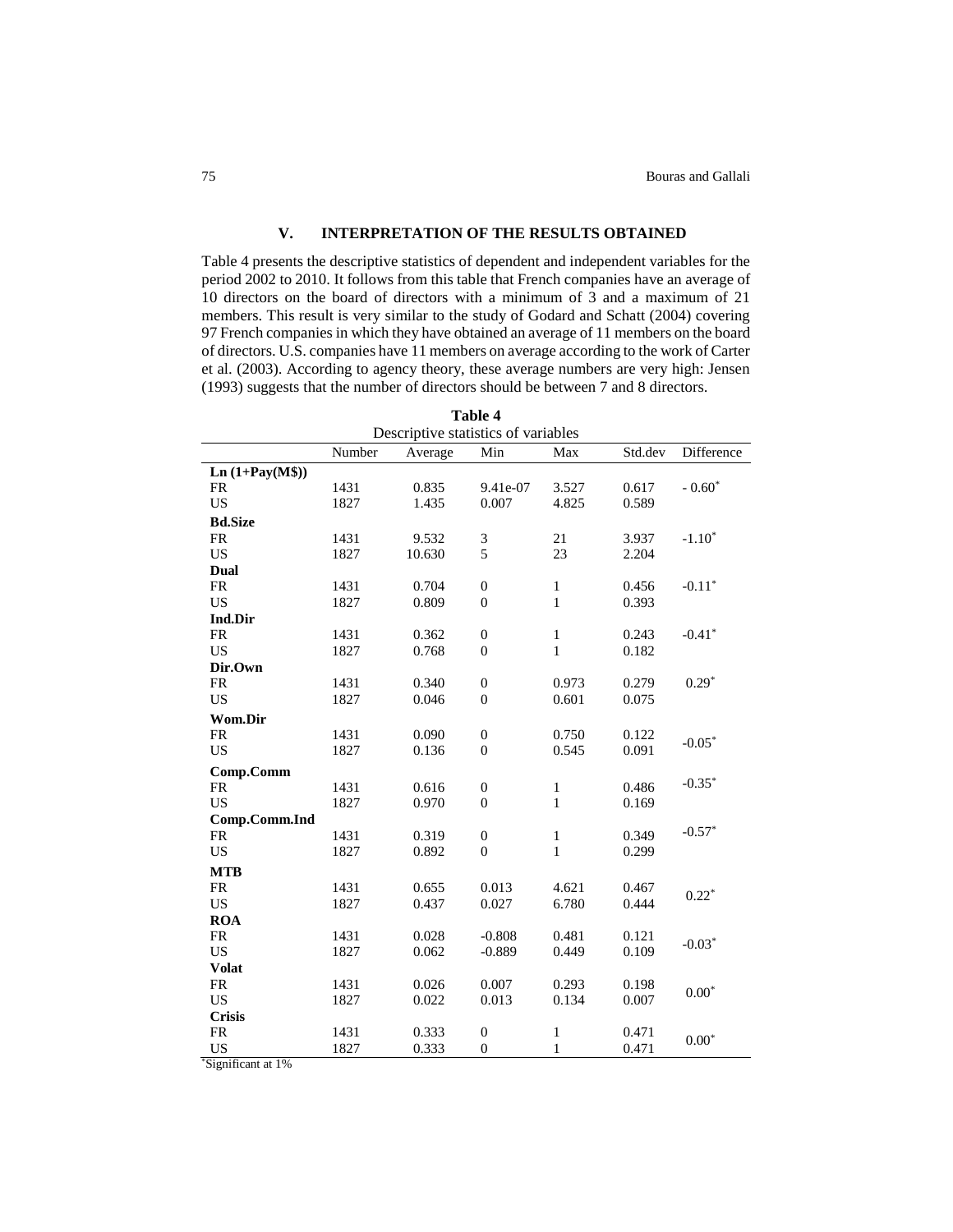For the variable duality, we find that 50.4% of managers of French companies include the functions of management and control against 80.9% in the case of U.S. firms. The different average between these two samples is statistically significant at the 1% level. This is explained by the diversity of the governance systems adopted by each country.

The average percentage of independent directors in French and American companies is respectively 36.2% and 76.8%; this difference is explained by the diversity in regulations in each country. Indeed, the NASDAQ requires the board of directors to be composed of a majority of independent directors, but in France, the AFEP-MEDEF Code emphasizes that independent directors should be between one-third and one-half of the board members.

At the level of shareholders, directors of French firms holds on average 34% of the outstanding shares with a maximum of 97%, but in the U.S. case, they retain only 4% of capital. The United States have a much dispersed ownership structure; even the largest number of shares held by the directors does not exceed 7%, unlike France where actions are concentrated in the hands of holders block.

The statistics represented above are for the sample of 159 French Firms and 203 U.S firms for a period of nine years (2002-2010). The dependent variable is calculated by the natural logarithm of the total compensation received by the manager in U.S. dollars. Independent variables are: Bd.Size=The size of the board measured by the number of individuals on the main board; Dual=Leadership structure of the firm is a dummy variable set equal to one if the posts of CEO and chairperson are combined, and zero otherwise; Ind.Dir=The fraction of the board comprised of independent directors; Dir.Own=Percentage of stock owned by the directors; Wom.Dir=Percentage of women on the board of directors; Comp.Comm=A dummy variable equal to one if the firm has a compensation committee and zero otherwise; Comp.Comm.Ind=Percentage of independent directors on the compensation committee. Control Variables are: MTB=The market to book ratio measured by the market value divided by the book value of common stock; ROA=Return On asset, calculated as the ratio of net income and book value of total assets; Volat=The stock volatility, measured by the standard deviation of the firm's stock returns; Crisis=A dummy variable equal to 1 if year t corresponds to a period of instability and 0 otherwise.

On average, 13.6% of women are members of the board of directors for the American case. This result is higher than the proportion of women in the case of French firms which does not exceed 9% and the results found in similar studies, such as Adams and Ferreira (2009) and Bugeja et al (2011).



Distribution of average pay received by year for the sample of 159 French Firms and 203 U.S firms for a period of nine years (2002-2010).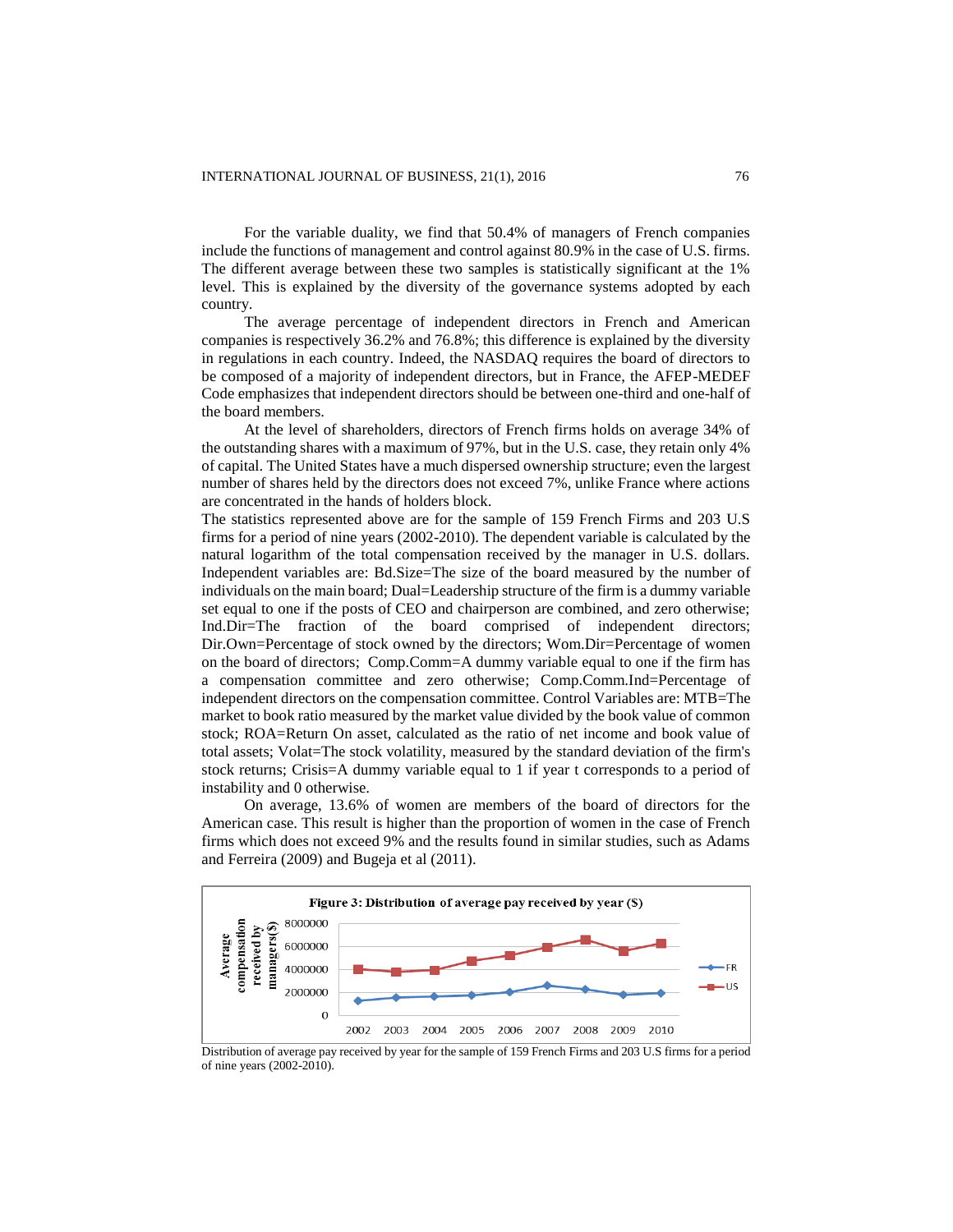Figure 3 illustrates the distribution of average pay received by year. We see that throughout the study period (2002-2010), American managers are better paid than their French counterparts. In addition, there is a tendency to increase even during the crisis period.

|                                                                                 |                      |                     | таріє э           |                   |                   |  |
|---------------------------------------------------------------------------------|----------------------|---------------------|-------------------|-------------------|-------------------|--|
| Regression results of the relationship between executive compensation and board |                      |                     |                   |                   |                   |  |
|                                                                                 |                      | characteristics     |                   |                   |                   |  |
|                                                                                 | Pooled               | French Ln $(1+Pay)$ |                   |                   | U.S Ln $(1+Pay)$  |  |
|                                                                                 | Ln                   | Fixed               | Random            | Fixed             | Random            |  |
|                                                                                 | $(1+Pay)$            | Effects             | Effects           | Effects           | Effects           |  |
| U.S. indicator                                                                  | 0.70 <sup>a</sup>    |                     |                   |                   |                   |  |
|                                                                                 | (14.58)              |                     |                   |                   |                   |  |
| <b>Bd.Size</b>                                                                  | 0.82 <sup>a</sup>    | 0.36 <sup>a</sup>   | 0.61 <sup>a</sup> | 0.17              | 0.37 <sup>a</sup> |  |
|                                                                                 | (16.02)              | (3.87)              | (7.86)            | (1.14)            | (2.89)            |  |
| Dual                                                                            | 0.36 <sup>a</sup>    | $-0.78$             | $-0.78$           | $0.54^{\rm a}$    | 0.59 <sup>a</sup> |  |
|                                                                                 | (9.84)               | $(-1.11)$           | $(-1.26)$         | (10.43)           | (11.89)           |  |
| Ind.Dir                                                                         | 0.76 <sup>a</sup>    | 0.49 <sup>a</sup>   | $0.55^{\rm a}$    | 0.81 <sup>a</sup> | 0.72 <sup>a</sup> |  |
|                                                                                 | (8.93)               | (4.12)              | (4.84)            | (5.84)            | (5.48)            |  |
| Dir.Own                                                                         | $-0.81$ <sup>a</sup> | $-0.26^{\circ}$     | $-0.55^{\rm a}$   | $-1.08b$          | $-1.23^{\rm a}$   |  |
|                                                                                 | $(-9.58)$            | $(-1.78)$           | $(-4.61)$         | $(-2.33)$         | $(-3.22)$         |  |
| Wom.Dir                                                                         | 0.10                 | 0.05                | $-0.22$           | 0.27              | 0.25              |  |
|                                                                                 | (1.56)               | (0.20)              | $(-0.97)$         | (0.83)            | (0.87)            |  |
| Comp.Comm                                                                       | 0.32 <sup>a</sup>    | 0.17 <sup>b</sup>   | 0.21 <sup>a</sup> | $-0.36$           | $-0.24$           |  |
|                                                                                 | (5.46)               | (2.34)              | (3.02)            | $(-0.98)$         | $(-1.03)$         |  |
| Comp.Comm.Ind                                                                   | 0.30 <sup>b</sup>    | 0.20 <sup>b</sup>   | 0.19 <sup>b</sup> | 0.24 <sup>b</sup> | 0.27 <sup>a</sup> |  |

 (2.19)  $0.09<sup>b</sup>$  (2.09)  $0.85$ <sup>a</sup> (6.20) 0.76 (0.95) -0.04 (-1.28) 0.72<sup>a</sup> (3.64) yes yes 0.56

 (2.15)  $-0.18^{b}$ (-2.20) 0.25 (1.43) 0.96 (0.57)  $0.08<sup>b</sup>$  (2.07) 2.75<sup>a</sup> (5.55) No yes 0.13

 $F(202, 1613) = 8.18$  $\mathrm{Prob}>\mathrm{F}=0.0000$  $\chi^2$  = 37.50 Prob >  $\chi^2$  = 0.0001

1431 1827 1827

 (2.68)  $-0.13c$ (-1.93) 0.27 (1.58) 1.55 (0.94)  $0.06c$  (1.69) 2.10<sup>a</sup> (5.39) yes yes 0.24

(2.22) 0.12<sup>a</sup> (2.82) 0.89 a (6.44) 0.73 (0.91)  $- 0.56^{\circ}$ (-1.71) 1.34<sup>a</sup> (6.45) No yes 0.11

 $F(158, 1261) = 13.66$  $\mathrm{Prob}>\mathrm{F}=0.0000$  $\chi^2$  = 49.41 Prob >  $\chi^2$  = 0.0000

| Table 5                                                                         |
|---------------------------------------------------------------------------------|
| Regression results of the relationship between executive compensation and board |
| charactoristics                                                                 |

<sup>a</sup> Significant at 1%, <sup>b</sup> Significant at 5%, and  $\frac{c}{ }$  Significant at 10%

3258

(2.06) -  $0.06^{\rm c}$ (-1.71)  $0.65^{\rm a}$ (4.72) 1.29 (1.28) 0.04 (1.02) 0.22 (1.61) yes yes 0.56 262.47<sup>a</sup>

MTB

ROA

Volat

Crisis

sector year  $R^2$ Fisher Hausman

N

Constant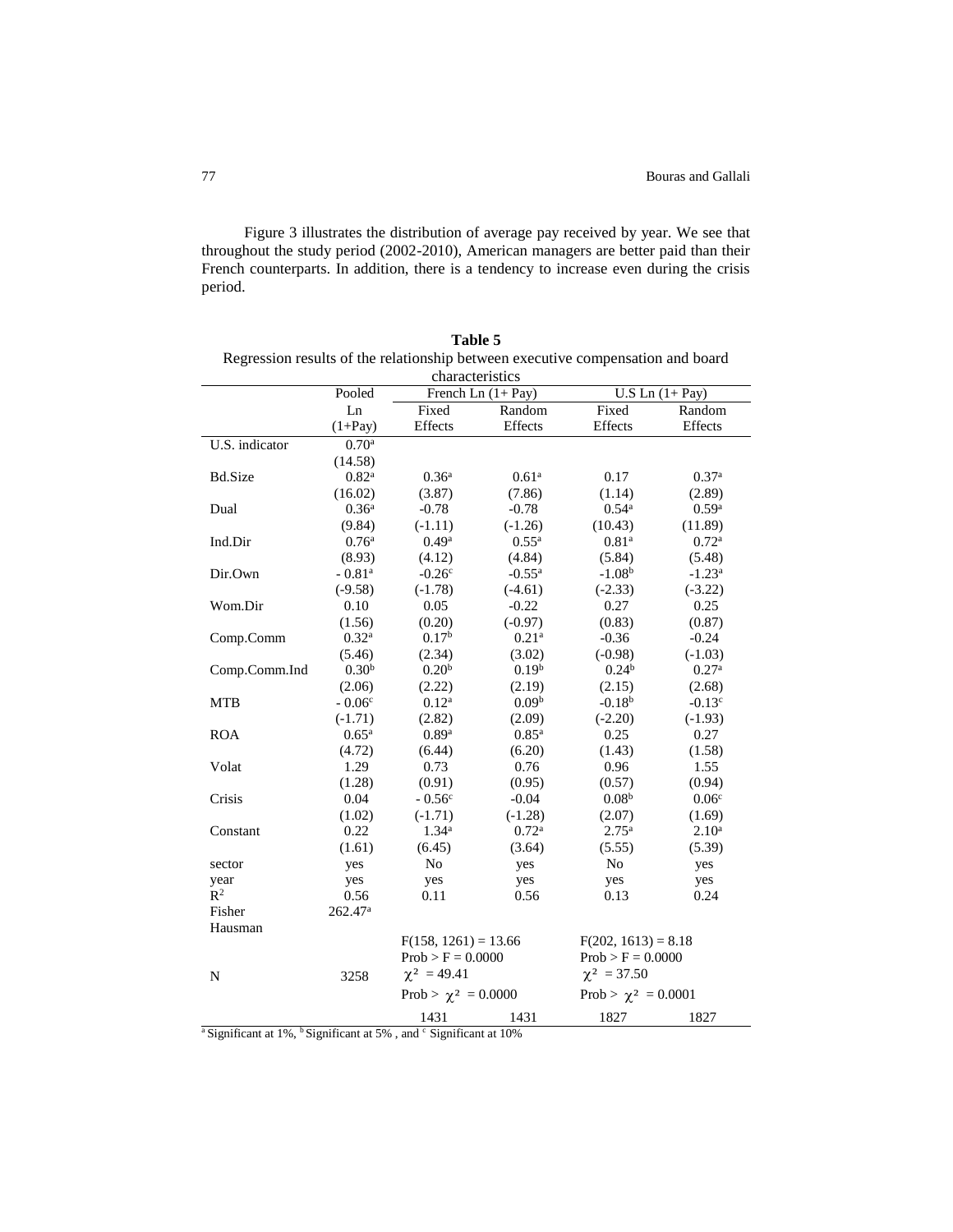In Table 5 we present the regression results where the column (1) shows the impact of board characteristics on executive compensation. We aggregate the panel data for the French and American cases by using ordinary least squares; in this case the independent variable of interest is the indicator variable U.S. (U.S. indicator) (dummy variable equal to 1 for the U.S. and 0 for the French case).

We find that the variable (U.S. indicator) is positive and statistically significant at the 1% level; this result is consistent with the descriptive analysis according to which a U.S. executive compensation is significantly higher compared to the French case.

Firstly, based on the study of Conyon and He (2011), the international differences in executive compensation exist also in other professions such as doctors, teachers and engineers who all gain lot more in the United States than in France. Then, another reason for this difference is given by Conyon and Murphy (2000) and Rosen (1981) who consider that the market for managers is very active in the United States. Indeed, either because the demand for such talent leads to a higher salary, or because the leaders in the United States may face a greater risk of being fired for poor performance compared to French managers and therefore they require greater compensation. Finally, according to Conyon and He (2011), this difference is explained on the basis of social, legal and living standards that may exist between the two countries. Indeed, following the recent financial crisis, France limits the remuneration of managers of public firms.

For the columns (2) and (3), we check the effect of the board on remuneration levels for each country separately. The probability of Hausman test is equal to 0 which implies that we must retain the fixed effect model for the French and American cases.

The board size does not seem to weaken or strengthen the control in the American case in accordance with the studies of Li et al. (2007), and Ozdemir and Upneja (2012) and Masulis et al. (2012). In the case of French firms, the coefficient is positively significant at the 1% level as the work of Yermack (1996) and Lipton and Lorsh (1992). The large board is characterized by an intensification of communication problems and coordination between its members, which makes it inefficient the control officer. We can deduce that American leaders are less vigilant than the French to take advantage of the large size of the board of directors. The variable (Dual), where the leader occupies simultaneously the positions of CEO and Chairman of the board, it is positive and statistically significant at 1% for U.S. firms. This is proven in several studies as Conyon and Peck (1998) Core et al. (1999), Anerson and Bizjak (2003) and Masulis et al. (2012). In the French case, the result is not significant ( $p > 0.10$ ), so the French leaders do not take advantage of the dual functions for extracting remuneration. This divergence in results is explained by the difference between systems of governance: France is characterized by a mixed system of governance where the function officer is monistic, that is to say, a separation between the control and management, unlike the U.S., where it is characterized by a duality of functions of the manager. So appears to it takes advantage of the dual function to ask for more pay, compared to the case where it occupies only the position of CEO.

Contrary to what is expected, the presence of independent directors is positively associated (significant at the 1% level) on executive compensation for both countries. This result converges with those obtained in previous studies such as Firth et al. (1999), Fahlenbrach (2008) and Masulis et al. (2012). This positive relationship is explained on the one hand, by the fact that independent directors may inflate executive compensation so they use it as a reference when negotiating their remuneration in companies where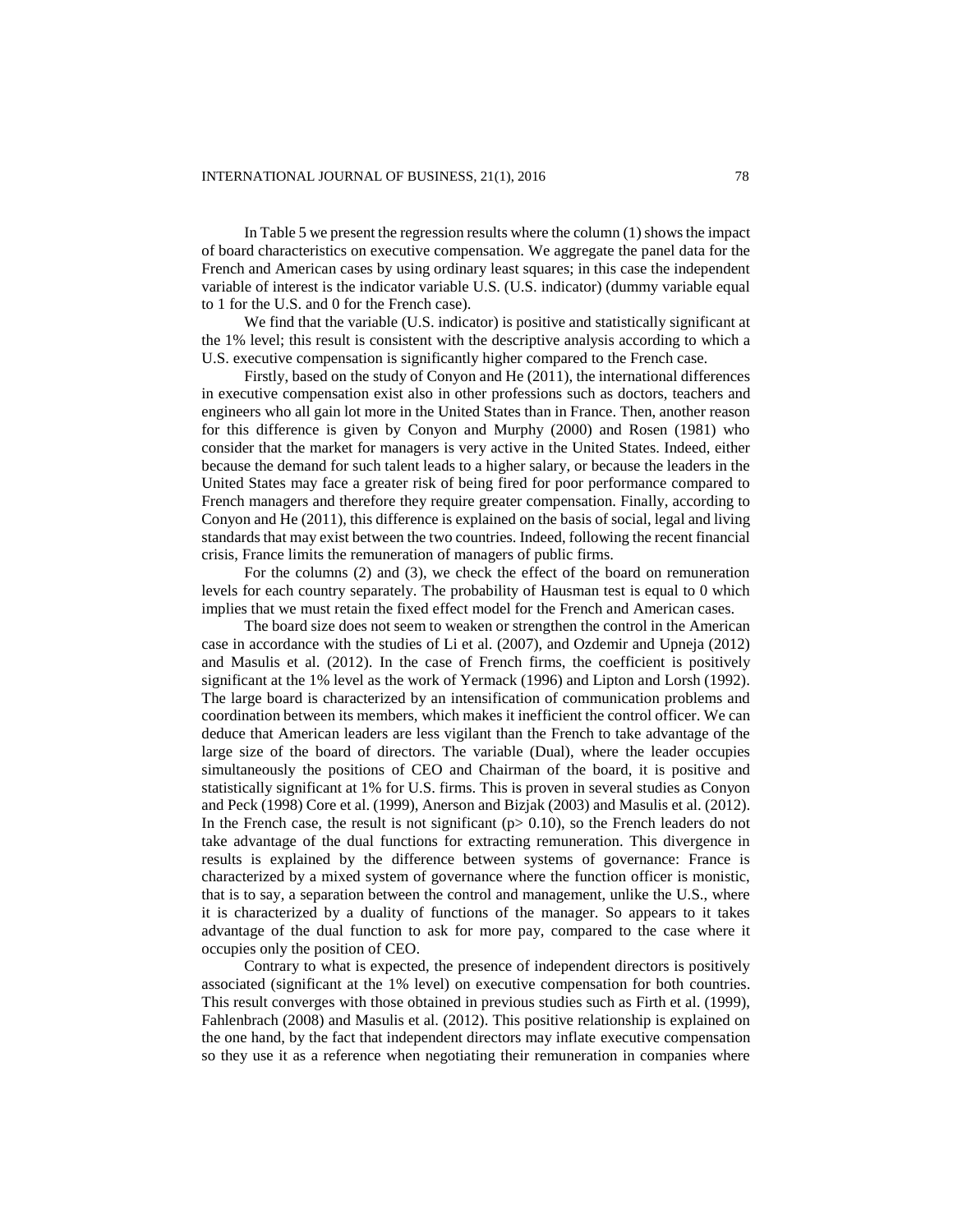they occupy the position of manager (Firth et al. 2007). On the other hand, this type of director occupies several posts in parallel, which makes their work ineffective in controlling manager (Chang et al, 2012).

Hypothesis four, which states that the ownership of directors (Dir.Own) has a negative influence on the compensation is checked whatever the selected sample. The coefficient of the variable (Dir.Own) is negative and statistically significant at the 10% threshold for the French case and 5% in the American case, according to the predictions of the agency theory and the study of Collin et al. (2012). The shareholding director allows it to act as a shareholder, so directors can exercise more control over the manager to avoid opportunistic behavior including obtaining excessive salaries.

In terms of effect of the compensation committee (Comp.Comm) for the sample of U.S. firms, we find an insignificant relationship, as did the studies of Conyon and He (2004) and Bugeja et al. (2012). This inefficiency in controlling remuneration is mainly due to the nature of the directors appointed to the committee. NASDAQ requires that the compensation committee should be composed exclusively of independent directors, but such directors have a positive effect on the level of compensation as shown above. For French companies, there is a positive and statistically significant relationship, at 5%, which was also shown by Broye and Moulin (2012). Contrary to the U.S., French legislation does not prohibit the compensation committee chairman from being the manager, while the remuneration policy can be dominated by the latter, which can allow of high compensation. The presence of the compensation committee is not effective in controlling the compensation of executives that allows us to reject the hypothesis H6a.

The presence of independent directors in the compensation committee has a positive effect and statistically significant at the 5% threshold on executive compensation for French and American companies, in accordance with Conyon and Peck's (1998) work. This positive impact is explained by the overlap of functions (Chang et al, 2012), where the independent directors are characterized by several selection committees (compensation committee and audit committee), since their nomination allows for better defending the interests of shareholders, however, a nomination committee leads to spread efforts, so it reduces the effectiveness of its members in the control of its executive and its compensation.

Our research shows that the presence of women in the board does not have an effect on the levels of executive compensation, so that hypothesis H5 is not verified, contrary to the results obtained by Bugeja et al. (2012). This result is explained by a low presence of women on the board. In fact women directors represent only 9% and 13% respectively for the French and American companies and therefore their presence does not affect the determination of the level of executive compensation.

## **VI. THE EFFECTIVENESS OF THE BOARD OF DIRECTORS DURING THE FINANCIAL CRISIS**

The mechanism responsible for determining the composition and amounts of compensation granted to executives is the board of directors and the compensation committee, especially when excessive compensation is explained by the inefficiency of the latter. According to Masulis et al. (2012), Ferrero-Ferrero et al. (2011), Linck et al. (2008) and Pathan and Skully (2010), the board of directors has two main roles. On the one hand, a strategic function (De Andres and Vallelado, 2008; Payne et al., 2009;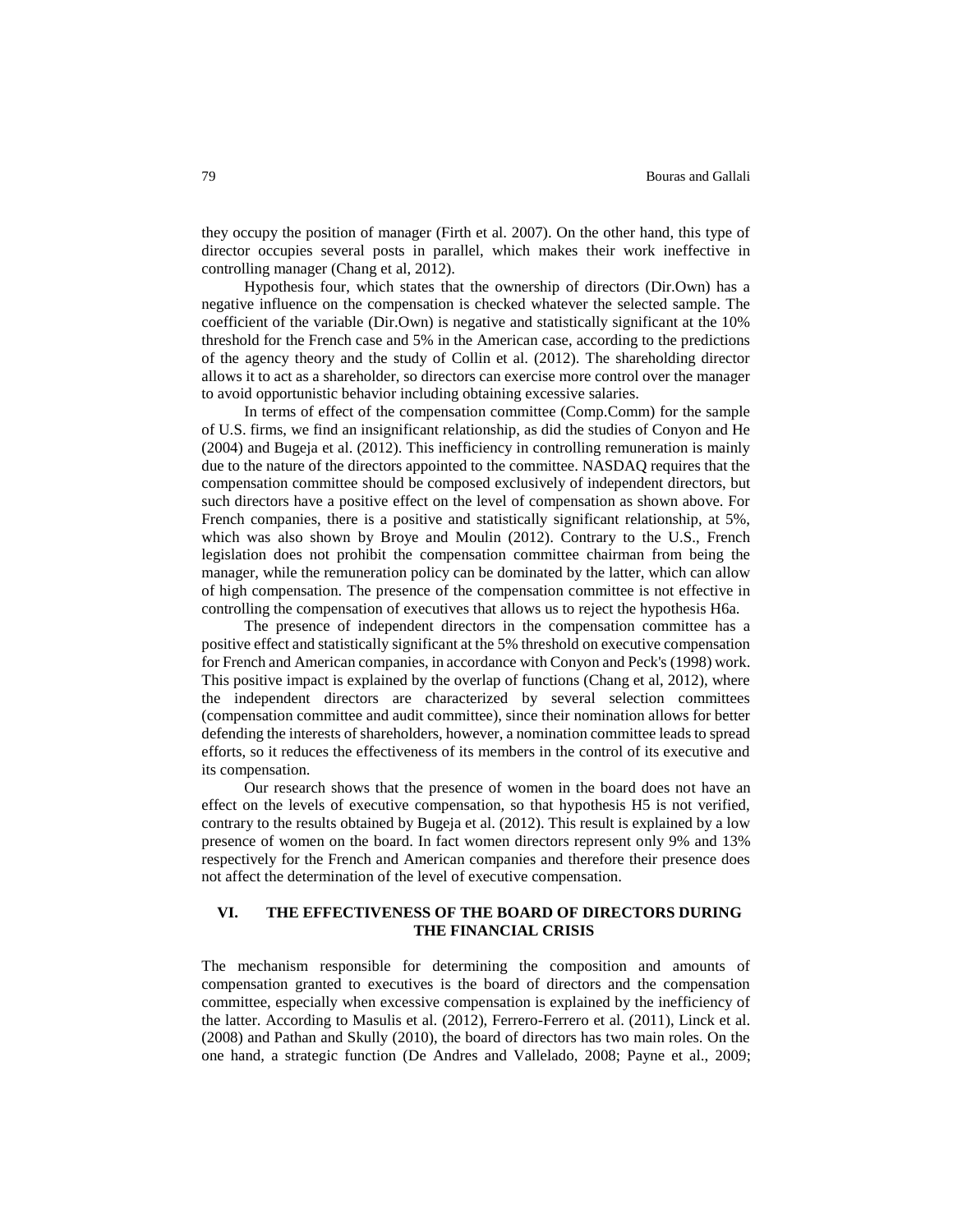Sundaramurthy and Lewis, 2003),which is associated with the participation of directors in determining corporate strategy to maximize its economic value due to various risk factors (Pathan, 2009). On the other hand, a control function, the board of directors, is a mechanism of control of management decisions and of limiting undesirable behavior of managers (Fama and Jensen, 1983). According to Haspeslagh (2010), an external factor that affects the behavior of the board is the turbulent economic environment, in particular, financial crisis.

In this study, the effectiveness of the board is computed from a score that includes several variables including those used in the previously developed<sup>1</sup>. The model  $(1)$  can then be rewritten as follows, where we combine the features of the board in a single variable called (Bd.Index) to determine if the board of directors can reduce opportunistic behavior be explained by excessive executive compensation during the periods of crisis.

Ln (1+Pay)<sub>it</sub> = 
$$
\alpha + \beta_i
$$
.Bd.Index +  $\sum \gamma_i$ .Cont. Var +  $\sum \theta_i$  sec<sub>i</sub> +  $\sum \lambda_i Y_i$  +  $\xi_{it}$  (3)

where  $\text{Ln}(1+\text{Pay})$  is the natural logarithm of total compensation received by executives and Bd.Index is the functioning score of the board of directors calculated manually. The control variables (Cont.Var) include the market-to-book (MTB), return on assets (ROA) and stock return volatility (Volat), the variable (sec) indicates the sector and the variable (Y) indicates the year.

During the period of studies 2002 to 2010, U.S. firms have a higher score on the board of directors' index compared to French companies. The last recorded a lower score than average (20 points) until the year 2010 where they reached 20,459 points (Figure 4). However we notice in both cases an increase in scores of the board of directors, which can be explained by the fact that companies are following increasingly the recommendations of the rating agencies to improve the functioning of the board and therefore greater efficiency of the latter but with a very low growth rate.



The score board of each company in year t is the sum of points obtained

Table 6 presents the regression results for the model presented earlier. Column 1 presents the results of the whole sample, the coefficient (U.S. indicator) is positive and statistically significant at the level of 1%. We can deduce that even during periods of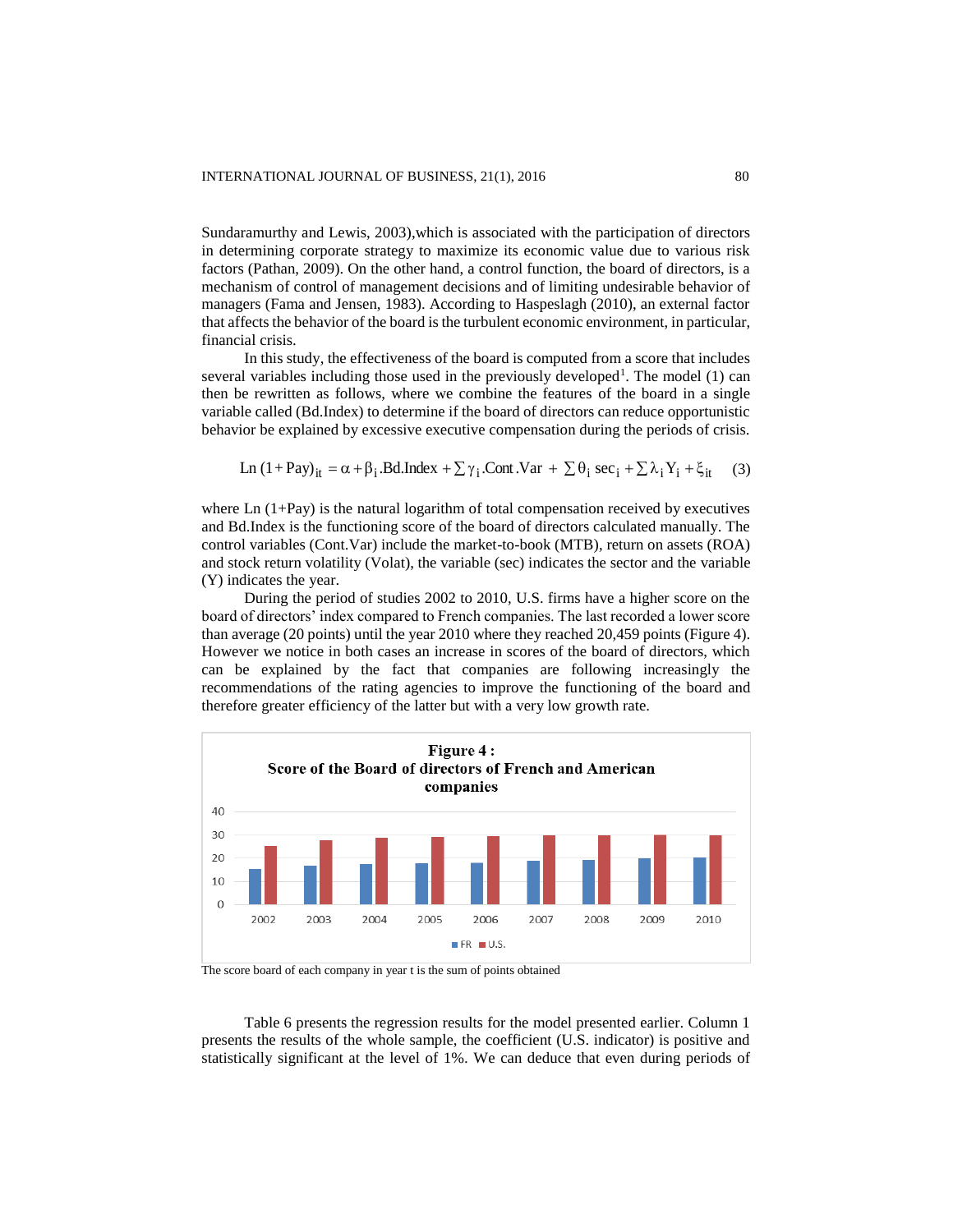| board of directors during the crisis |                    |                          |                     |                          |                        |  |  |
|--------------------------------------|--------------------|--------------------------|---------------------|--------------------------|------------------------|--|--|
|                                      | Pooled             | France $Ln(1+Pay)$       |                     |                          | U.S. $Ln(1+Pay)$       |  |  |
|                                      | Ln                 | $(2002 - 2008 - 2009)$   |                     |                          | $(2002 - 2008 - 2009)$ |  |  |
|                                      | $(1+Pay)$          | Fixed                    | Random              | Fixed                    | Random                 |  |  |
|                                      |                    | Effects                  | Effects             | Effects                  | Effects                |  |  |
| U.S. indicator                       | 1.01 <sup>a</sup>  |                          |                     |                          |                        |  |  |
|                                      | (11.73)            |                          |                     |                          |                        |  |  |
| Bd.Index                             | 0.06 <sup>a</sup>  | $0.05^{\rm a}$           | 0.06 <sup>a</sup>   | 0.07 <sup>a</sup>        | 0.06 <sup>a</sup>      |  |  |
|                                      | (10.89)            | (6.13)                   | (8.36)              | (7.39)                   | (7.48)                 |  |  |
| <b>MTB</b>                           | $-0.08$            | 0.20 <sup>a</sup>        | 0.12 <sup>c</sup>   | $-0.34b$                 | $-0.21b$               |  |  |
|                                      | $(-1.45)$          | (3.07)                   | (1.92)              | $(-2.37)$                | $(-2.14)$              |  |  |
| <b>ROA</b>                           | 0.49 <sup>b</sup>  | 1.18 <sup>a</sup>        | $1.15^{\rm a}$      | 0.08                     | 0.10                   |  |  |
|                                      | (2.44)             | (5.43)                   | (5.43)              | (0.28)                   | (0.41)                 |  |  |
| Volat                                | 3.51               | $-1.37$                  | $-0.02$             | 6.84 <sup>c</sup>        | 6.11 <sup>c</sup>      |  |  |
|                                      | (1.62)             | $(-0.65)$                | $(-0.01)$           | (1.75)                   | (1.81)                 |  |  |
| Constant                             | $1.24^{\rm a}$     | 1.39 <sup>a</sup>        | $0.99$ <sup>a</sup> | 2.04 <sup>a</sup>        | 2.31 <sup>a</sup>      |  |  |
|                                      | (7.29)             | (8.56)                   | (4.76)              | (6.82)                   | (8.23)                 |  |  |
| sector                               | yes                | No                       | yes                 | N <sub>0</sub>           | yes                    |  |  |
| year                                 | yes                | yes                      | yes                 | yes                      | yes                    |  |  |
| R <sub>2</sub>                       | 0.46               | 0.21                     | 0.16                | 0.13                     | 0.03                   |  |  |
| Fisher                               | 99.93 <sup>a</sup> |                          |                     |                          |                        |  |  |
| Hausman                              |                    |                          |                     |                          |                        |  |  |
|                                      |                    | $F(158, 314) = 6.73$     |                     | $F(202, 402) = 2.68$     |                        |  |  |
|                                      |                    | $Prob > F = 0.0000$      |                     | $Prob > F = 0.0000$      |                        |  |  |
|                                      |                    | $\chi^2 = 20.32$         |                     |                          | $\chi^2 = 4.98$        |  |  |
| N                                    |                    | Prob > $\chi^2$ = 0.0004 |                     | Prob > $\chi^2$ = 0.2894 |                        |  |  |
|                                      | 1086               | 477                      | 477                 | 609                      | 609                    |  |  |

**Table 6** Results of regression of the relationship between executive compensation and the score

<sup>a</sup> Significant at 1%, <sup>b</sup> Significant at 5%,  $\degree$  Significant at 10%

Ln(1+ Pay)=The natural logarithm of the total compensation received by the manager in U.S. dollars; Bd.Index=The score board of each company in year t is the sum of points obtained; MTB=The market to book ratio measured by the market value divided by the book value of common stock; ROA=Return On asset, calculated as the ratio of net income and book value of total assets; Volat=The stock volatility, measured by the standard deviation of the firm's stock returns.

crisis, U.S. leaders are paid more than their French counterparts. On the level of analysis by country, we perform the same tests of the first model (homogeneity test and Hausman test), the results show that we must choose the fixed effects model for French companies, since the probability test is less than 10% (Prob  $>\chi^2 = 0.0000$ ) and, in the case of U.S. firms, the probability of this test is equal to 0.2315 above 10%, which implies that the model of individual effects is random.

During the period of crisis the variable Bd.Index is positively and statistically significant at the 1% threshold for the two samples and even for the whole sample. The board is ineffective in the determining the level of remuneration of the manager. This result is not consistent with the findings of the agency theory developed by Jensen (1993), Weisbach (1988) and Boyd (1994), where the board exercises a high control on the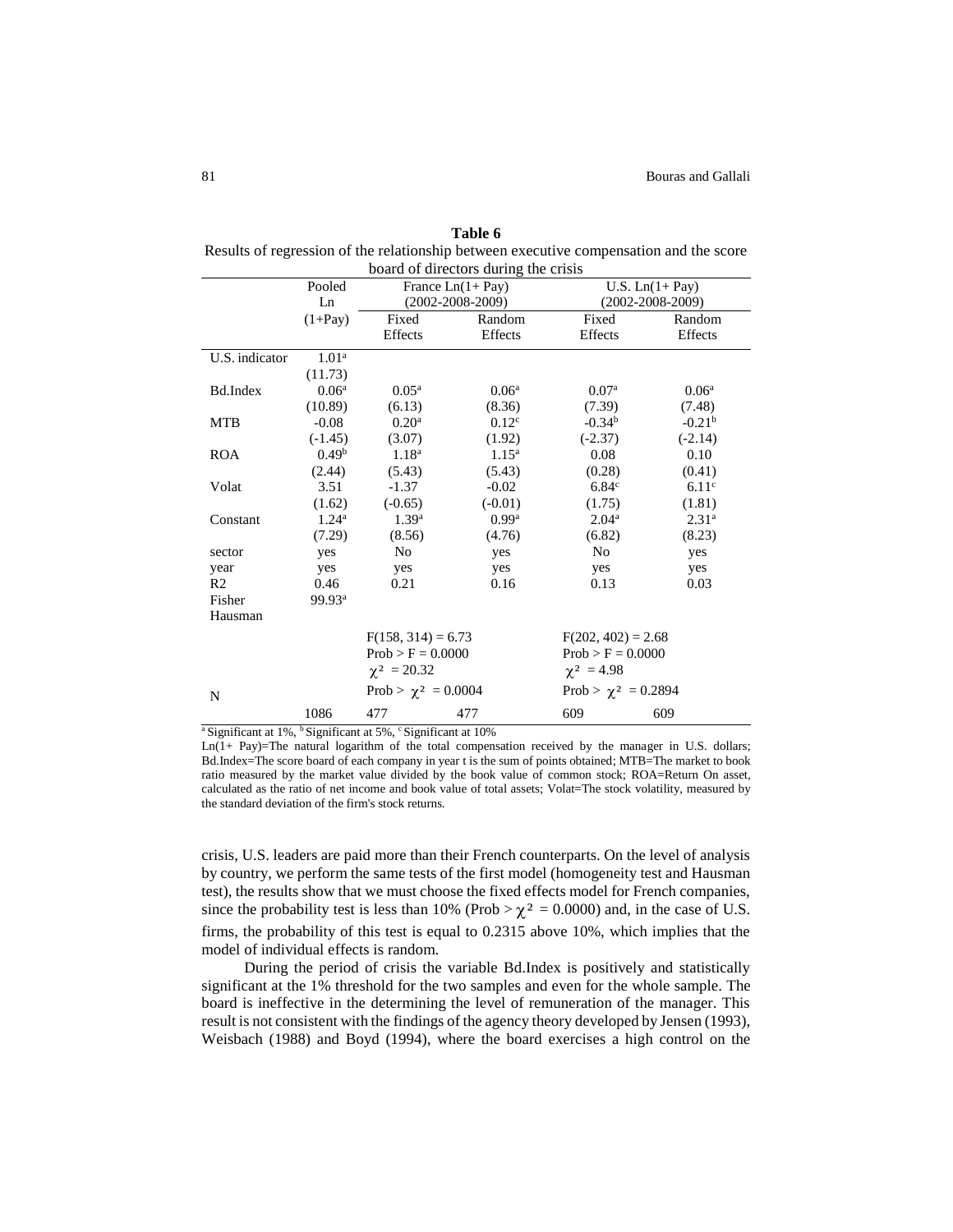officer, and this due to a good score board of directors, and less compensation is needed to align the interests between shareholders and the manager.

During the crisis period the members of the board aim to maintain their positions by drawing attention to the strategic role of the board, and solving economic problems due to degraded performance of firms. During this phase of instability, the directors neglect their principal responsibilities by performing less supervision of the manager and consequently an increased risk of managerial opportunism as an excessive compensation. This result confirms the idea of Miller-Millesen (2002), which states that in an unstable environment the approach based on the strategic role of the board is preferred to its oversight role.

In conclusion, during the periods of crisis, managers benefit from the inefficiency of the board in the control for excessive compensation, which explains the positive results found in the American case between the variable measuring the level of compensation received by the CEO and the dummy variable indicating the periods of crisis. For the French case, the French managers do not benefit. From this extra compensation. This is not explained by the effectiveness of the board by regulation but at limiting compensation with the appearance of the new recommendation by AEFP-MEDEF in 2008 which states that the compensation of executive officers should reflect the evolution of recorded performance.

## **VII. CONCLUSION**

This study examines whether the characteristics of the board can affect the level of remuneration for two samples with different governance systems. In addition, given the importance that represents the factor of the financial crisis on executive compensation, investigations on executive compensation during periods of crisis is very limited.

First, we have determined the characteristics of the board which can give an influence on the remuneration received by the directors for a sample of 159 French firms and 203 U.S. firms for the period 2002 to 2010. We have concluded that in both cases, the shareholding of directors is a way to strengthen the control of the manager. The presence of independent directors, contrary to what is expected, is positively related to the compensation of directors for the American and French cases. Also the presence of the woman has no impact for both cases. In terms of other variables (board size, duality of functions and the presence of the compensation committee) the results remain inconclusive and depend on the nature and characteristics of the study sample. Then, we have shown that the leader benefits from the crisis period for excessive compensation despite a decreasing performance, which confirms the idea of Bonazza (2008).

Finally, the results obtained at the relationship between the presence of the instability and the level of compensation leads us to test the effectiveness of the board, which is the main mechanism responsible for determining the composition and amount compensation manager. The results of this part lead to the conclusion that the board of directors during the period of instability has a role more strategic than the control of the manager. Faced with an inefficiency of the board during this period, state intervention through enactment of laws limiting the amount of remuneration and particularly the variable component linked to the performance of the firm is essential, as the French case in order to limit managerial opportunism.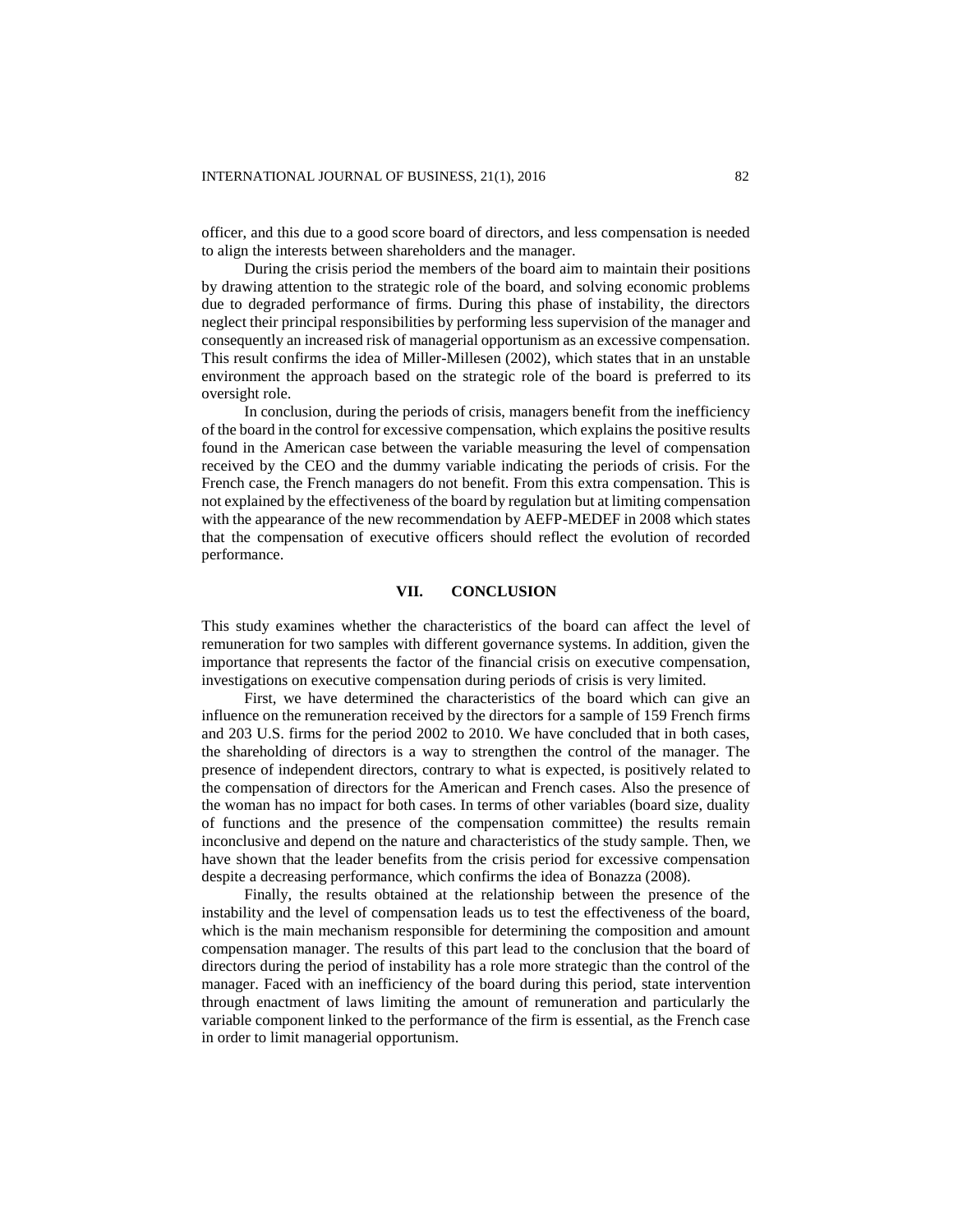In conclusion, this study provides an overview of the remuneration of managers during the crisis, and more, it can open perspectives for interesting research questions such as the effect of the crisis on each component of remuneration and specifically equity based compensation. In addition in our study, we have used a score on the functioning of the board and it would be useful to develop a global score including other control mechanisms of the manager such as the presence of the audit committee and shareholding concentration.

## **ENDNOTE**

1. The score board for each company in year t corresponds to the total of points obtained. The items and their measurements are deducted Globe and Mail corporate governance rating.

#### **REFERENCES**

- Adams, R., and D. Ferreira, 2009, "Women in the Boardroom and Their Impact on Governance and Performance," *Journal of Financial Economics,* 94(1), 291–309.
- Anderson, R., and J. Bizjak, 2003, "An Empirical Examination of the Role of the CEO and the Compensation Committee in Structuring Executive Pay," *Journal of Banking and Finance,* 27(7), 1323-1348.
- Basu, S., L. Hwang, T. Mitsudome, and J. Weintrop, 2007, "Corporate Governance, Top Executive Compensation and Firm Performance in Japan," *Pacific-Basin Finance Journal*, *15*(1), 56-79
- Bebchuk, L., and J. Fried, 2004, "Pay Without Performance: The Unfulfilled Promise of Executive Compensation," *Working Paper*, Harvard University, Cambridge.
- Bonazza, P., 2008, *Les patrons sont-ils trop payés ?,* A vrai dire Larousse, collection, Paris.
- Boyd, B.K., 1994, "Board Control and CEO Compensation.," *Strategic Management Journal*, *15*(5), 335-344.
- Brick, I.E., O. Palmon, and J.K. Wald, 2006, "CEO Compensation, Director Compensation, and Firm Performance: Evidence of cronyism?," *Journal of Corporate Finance*, *12*(3), 403-423.
- Broye, G., and Y. Moulin, 2012, "Les déterminants de la rémunération des administrateurs externes dans les sociétés françaises du SBF 120 ," *Finance Contrôle Stratégie*, (15-1/2).
- Bugeja, M., S. Ghannam, Z. Matolcsy, and H. Spiropoulos, 2012, "Does Board Gender-Diversity Matter in M&A Activities?" *Working Paper*, University of Technology, Sydney.
- Carter, D., B. Simkins, and W.G. Simpson, 2003, "Corporate Governance, Board Diversity, and Firm Value," *Financial Review,* 38(1), 33-53.
- Chang, J.C., H.L. Sun, and M. Luo, 2012, "The Impact of Independent and Overlapping Board Structures on CEO Compensation, Pay-performance Sensitivity and Earnings Management," *Quarterly Journal of Finance and Accounting,* Forthcoming.
- Chhaochharia, V., and Y. Grinstein, 2009, "CEO Compensation and Board Structure," *Journal of Finance*, 64(1), 231-261.
- Collin, S.O., L. Gustafsson, E. Petersson, and E. Smith, 2012, "Options are a CEO's Best Friend: Executive Compensation and Ownership in Swedish Listed Corporations,"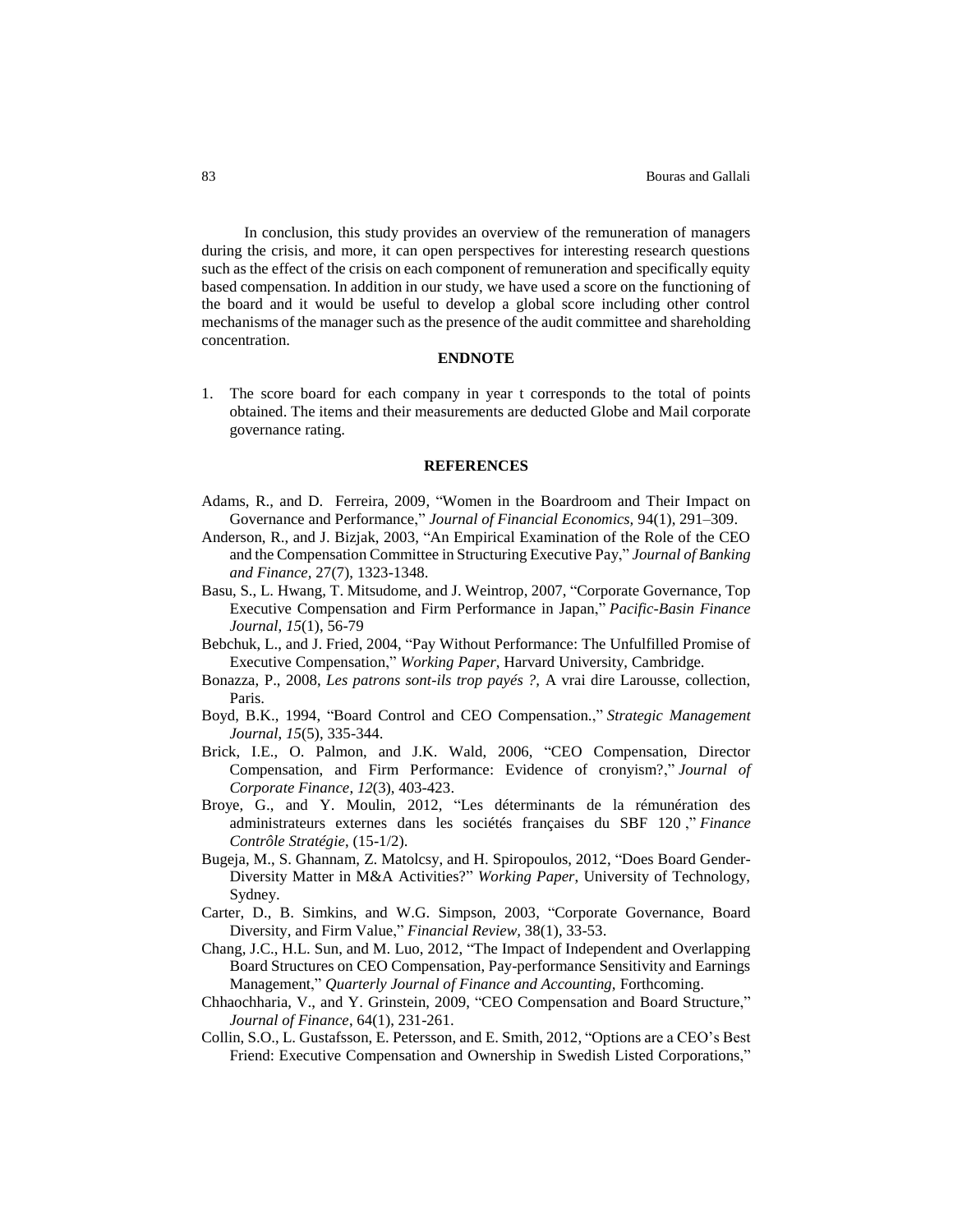Working Paper,

- Conyon, M.J., N. Fernandes, M. Ferreira, P. Matos, and K. Murphy, 2011, "The Executive Compensation Controversy: A Transatlantic Analysis," Working Paper,
- Conyon, M.J., and L. He, 2004, "Compensation Committees and CEO Compensation Incentives in US Entrepreneurial Firms," *Journal of Management Accounting Research*, 16(1), 35-56.
- Conyon, M.J., and L. He, 2011, "Executive Compensation and Corporate Governance in China," *Journal of Corporate Finance*, 17(4), 1158-1175.
- Conyon, M.J., and K.J. Murphy, 2000, "The Prince and the Pauper? CEO Pay in the United States and United Kingdom," *The Economic Journal,* 110(467), 640–671.
- Conyon, M.J., and S. Peck, 1998, "Board Control, Remuneration Committees, and Top Management Compensation," *Academy of Management Journal*, 41(2), 146-157.
- Core, J.E., R.W. Holthausen, and D. Larcker, 1999, "Corporate Governance, Chief Executive Officer Compensation, and Firm Performance," *Journal of Financial Economics,* 51(3), 371-406.
- De Andres, P., and E. Valledo, 2008, "Corporate Governance in Banking: The Role of the Boards of Directors," *Journal of Banking and Finance*, 32(12)*,* 2570-2580.
- Eisenberg, T., S. Sundgren, and M.T. Wells, 1998, "Larger Board Size and Decreasing Firm Value in Small Firms," *Journal of Financial Economics,* 48(1), 35-54.
- Escaffre, L., and R. Sefsaf, 2010, "L'impact comptable de la crise financière sur la volatilité des titres bancaires : Cas de la France, l'Italie et l'Allemagne," 31éme congrès de l'AFC, Nice, France.
- Fahlenbrach, R., 2008, "Shareholder Rights, Boards, and CEO Compensation," *Review of Finance,* 13(1), 81-113.
- Fama, E.F., and M.C. Jensen, 1983, "Agency Problems and Residual Claims," *Journal of Law and Economics,* 26(2), 327-349.
- Ferrero-Ferrero, I., M.J. Muñoz Torres, and M.A. Fernández Izquierdo, 2011, "Changes in the Influence of Board Characterisitcs on Corporate Results Due to the Recent Global Financial Crisis," Working Paper, Instituto Politécnico de Lisboa,Lisbon.
- Firth, M., P. Fung, and O. Rui, 2007, "How Ownership and Corporate Governance Influence Chief Executive Pay in China's Listed Firms," *Journal of Financial Economics,* 84(2), 330-357.
- Firth, M., M. Tam, and M. Tang, 1999, "The Determinants of Top Management Pay," *Omega,* 27(6), 617-635.
- Godard, L., and A. Schatt, 2004, "Caractéristiques et fonctionnement des conseils d'administration français: un état des lieux," *Working Paper*, Université de Bourgogne, Bourgogne.
- Gupta, P.P., D.B. Kennedy, and S.C. Weaver, 2009, "Corporate Governance and Firm Value: Evidence from Canadian Capital Markets," *Corporate Ownership and Control Journal,* 6(3).
- Haspeslagh, P., 2010, "Corporate Governance and the Current Crisis," *Corporate Governance,* 10(4), 375-377.
- Jensen, M.C., 1993, "The Modern Industrial Revolution, Exit, and the Failure of Internal Control Systems," *Journal of Finance,* 48(3), 831-880.
- Kesner, I.F., B. Victor, and B.T. Lamont, 1986, "Board Composition and Commission of Illegal Acts: An Investigation of Fortune 500 Companies," *Academy of Management Journal,* 29(4), 789-799.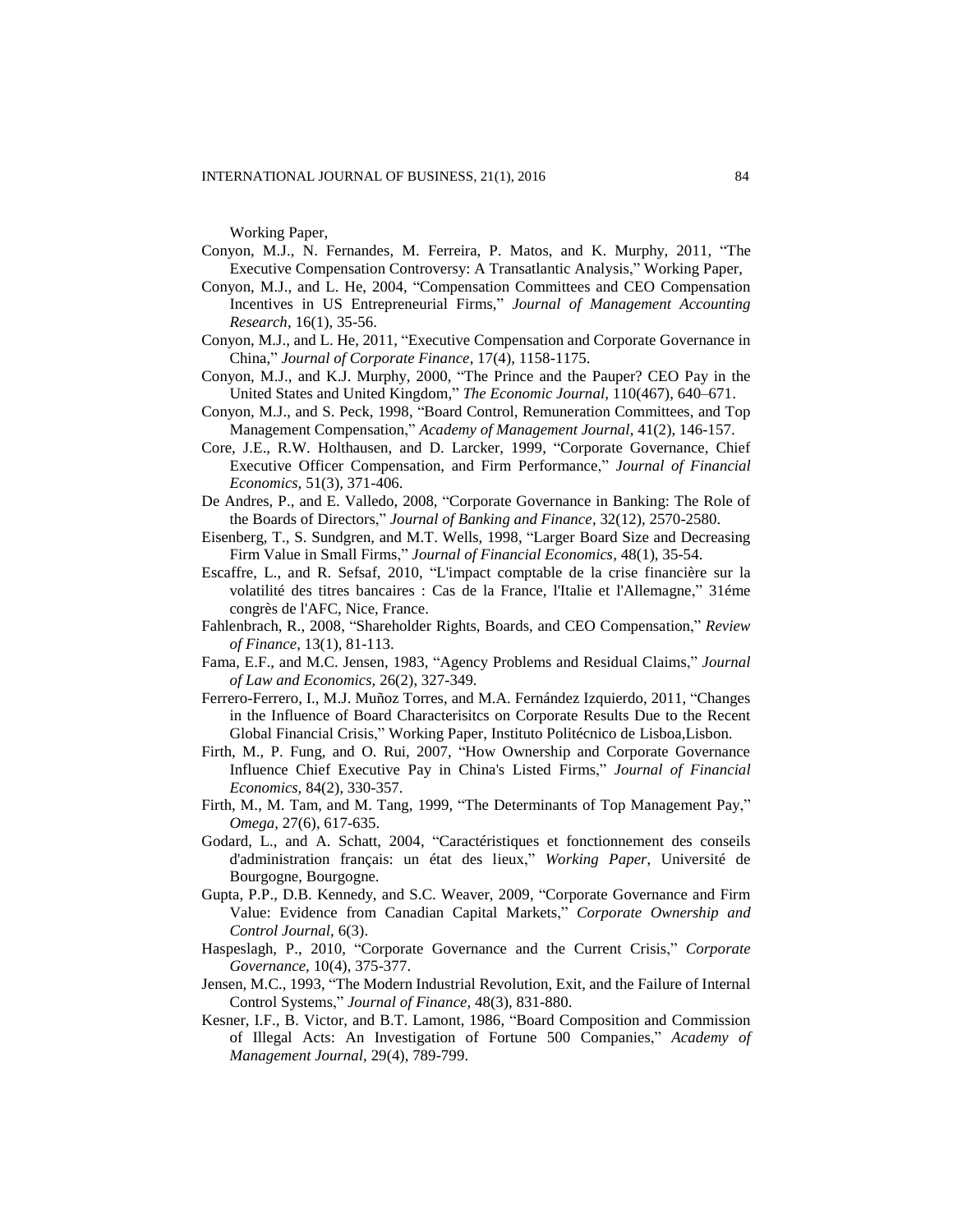- Li, D., F. Moshirian, P. Nguyen, and L. Tan, 2007, "Corporate Governance or Globalization: What Determines CEO Compensation in China?" *Research in International Business and Finance,* 21(1), 32-49.
- Linck, J., J. Netter, and T. Yang, 2008, "The Determinants of Board Structure," *Journal of Financial Economics,* 87(2), 308-328.
- Lipton, M., and J.W. Lorsch, 1992, "A Modest Proposal for Improved Corporate Governance," *Business Lawyer* 48(1), 59-77.
- Malette, P., R Middlemist, and W. Hopkins, 1995, "Social, Political and Economic Determinants of Chief Executive Compensation," *Journal of Managerial,* 7(3), 253- 276.
- Masulis, R.W., C. Wang, and F. Xie, 2012, "Globalizing the Boardroom The Effects of Foreign Directors on Corporate Governance and Firm Performance," *Journal of Accounting and Economics,* 53(3), 527-554.
- Miller-Millesen, J.L., 2002, "Understanding the Behavior of Nonprofit Boards of Directors: A Theory Driven Approach," *Nonprofit and Voluntary Sector Quarterly,*  32(4), 521-547.
- Murphy, K.J., and T. Sandino, 2010, "Executive Pay and 'Independent' Compensation Consultants," *Journal of Accounting and Economics,* 49(3), 247-262.
- Newman, H.A., and H.A. Mozes, 1999, "Does the Composition of the Compensation Committee Influence CEO Compensation Practices?" *Financial Management,* 28(3), 41-53.
- Ozdemir, O., and A. Upneja., 2012, "Board Structure and CEO Compensation: Evidence from U.S. Lodging Industry," *International Journal of Hospitality Management,*  31(3), 856-863.
- Pathan, S., 2009, "Strong Boards, CEO Power and Bank Risk-taking," *Journal of Banking and Finance,* 33(7), 1340-1350.
- Pathan, S., and M. Skully, 2010, "Endogenously Structured Boards of Directors in Banks," *Journal of Banking and Finance,* 34(7), 1590-1606.
- Payne, G.T., G.S. Benson, and L. Finegold, 2009, "Corporate Board Attributes, Team Effectiveness and Financial Performance," *Journal of Management Studies,* 46(4), 704-731.
- Petra, S.T., and N.T. Dorata, 2008, "Corporate Governance and Chief Executive Officer Compensation," *Corporate Governance,* 8(2), 141-152.
- Ramaswamy, K., R. Veliyath, and L. Gomes, 2000, "A Study of the Determinants of CEO Compensation in India," *Management International Review,* 40(2), 167-191.
- Rosen, S., 1981. "The Economics of Superstars," *The American Economic Review,* 71(5), 845-858.
- Ryan, H., and R. Wiggins, 2004, "Whose is in Whose Pocket? Director Compensation, Board Independence, and Barriers to Effective Monitoring," *Journal of Financial Economics,* 73(3), 497-524.
- Sundaramurthy, C., and M. Lewis, 2003, "Control and Collaboration: Paradoxes of Governance," *Academy of Management Review,* 28(3), 397-415.
- Van Essen, M., J. Otten, and E. Carberry, 2015, "Assessing Managerial Power Theory: A Meta-analytic Approach to Understanding the Determinants of CEO Compensation," *Journal of Management,* 41(1), 164-202.
- Vigliano, M.H., 2007, "Contrôle exercé par le conseil d'administration et rémunération des dirigeants : réplication de la recherche de Boyd (1994) au contexte français,"